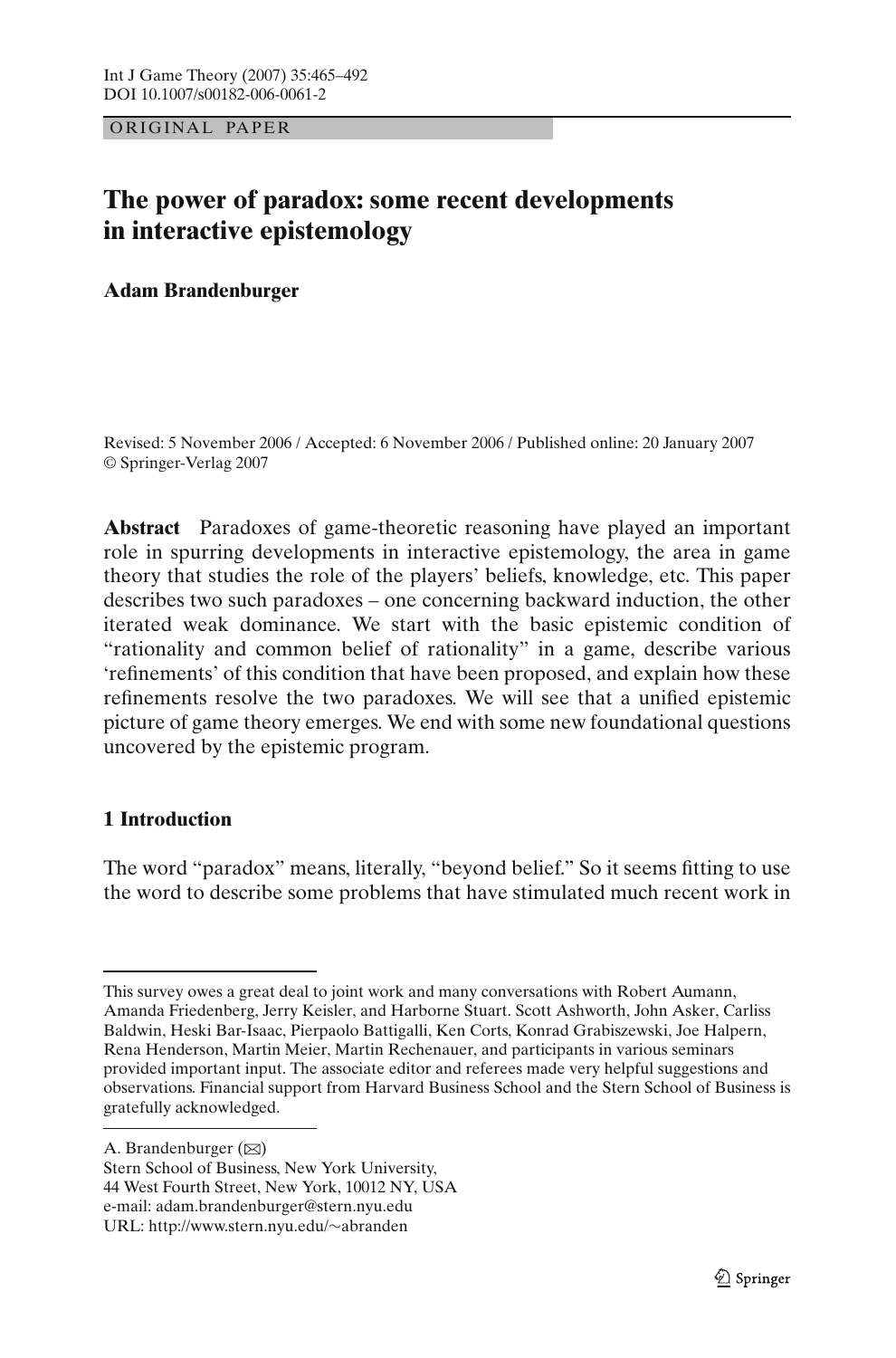the epistemology of games, which is the study of the role of the players' beliefs, [knowledge,](#page-27-0) [e](#page-27-0)tc. in games.

Rapaport [\(1967,](#page-27-0) p. 50) writes about the productive role paradoxes can play: "Whenever, in any discipline, we discover a problem that cannot be solved within the conceptual framework that supposedly should apply, we experience shock. The shock may compel us to discard the old framework and adopt a new one.["1](#page-1-0) The goal of this survey is to suggest that, as an example of this effect, game-theoretic paradoxes have helped prompt the development of new ideas in the foundations of game theory.

#### **2 Two paradoxes**

We will look at two paradoxes in game theory—one in the tree and one in the matrix.

The paradox in the tree concerns backward induction (BI). The reasoning behind BI seems clear. If Ann, the last player to move, is rational, she will make the BI choice. If Bob, the second-to-last player to move, is rational and thinks Ann is rational, he will make the choice that is maximal given that Ann makes the BI choice  $-$  i.e., he too will make the BI choice. And so on back in the tree. But as many people have pointed out, this reasoning is flawed. For example, BI applied to Centipede [\(Rosenthal 1981\)](#page-27-1) says the first player will end the game immediately. In their textbook [Mas-Colell et al.](#page-27-2) [\(1995](#page-27-2), p. 282), explain the problem with this conclusion:

Consider player 1's initial decision to say "stop." For this to be rational, player 1 must be pretty sure that if instead she says "continue," player 2 will say "stop" at her first turn. Indeed, "continue" would be better for player 1 as long as she could be sure that player 2 would say "continue" at her next move. Why might player 2 respond to player 1 saying "continue" by also saying "continue"?... [Because] once she sees that player 1 has chosen "continue"–an event that should never happen...–she might entertain the possibility that player 1 is not rational.... If, as a result, she thinks that player 1 would say "continue" at her next move if given the chance, then player 2 would want to say "continue" herself.

Just what argument does lead to BI? Equally, if the BI path isn't played, what assumptions don't then hold? This has been a big puzzle in game theory.

The second puzzle is in the matrix and concerns weak dominance – specifically, iterated weak dominance (iterated admissibility, or IA). IA is an old concept in game theory, going back at least to [Gale](#page-27-3) [\(1953](#page-27-3)). Like BI, it is a powerful solution concept, delivering sharp answers in many games. Also like BI, the reasoning behind IA seems clear. Suppose Ann is rational in the sense that she avoids any inadmissible strategies. If Ann thinks Bob is rational in the same way, she can eliminate from consideration any of Bob's strategies that are inadmissible. So, if Ann is rational and thinks Bob is rational, she should choose only a strategy that is admissible in the submatrix that results after

<span id="page-1-0"></span><sup>1</sup> Both the literal meaning of "paradox" above and this quote are in [Barrow](#page-25-0) [\(1998](#page-25-0), p. 12).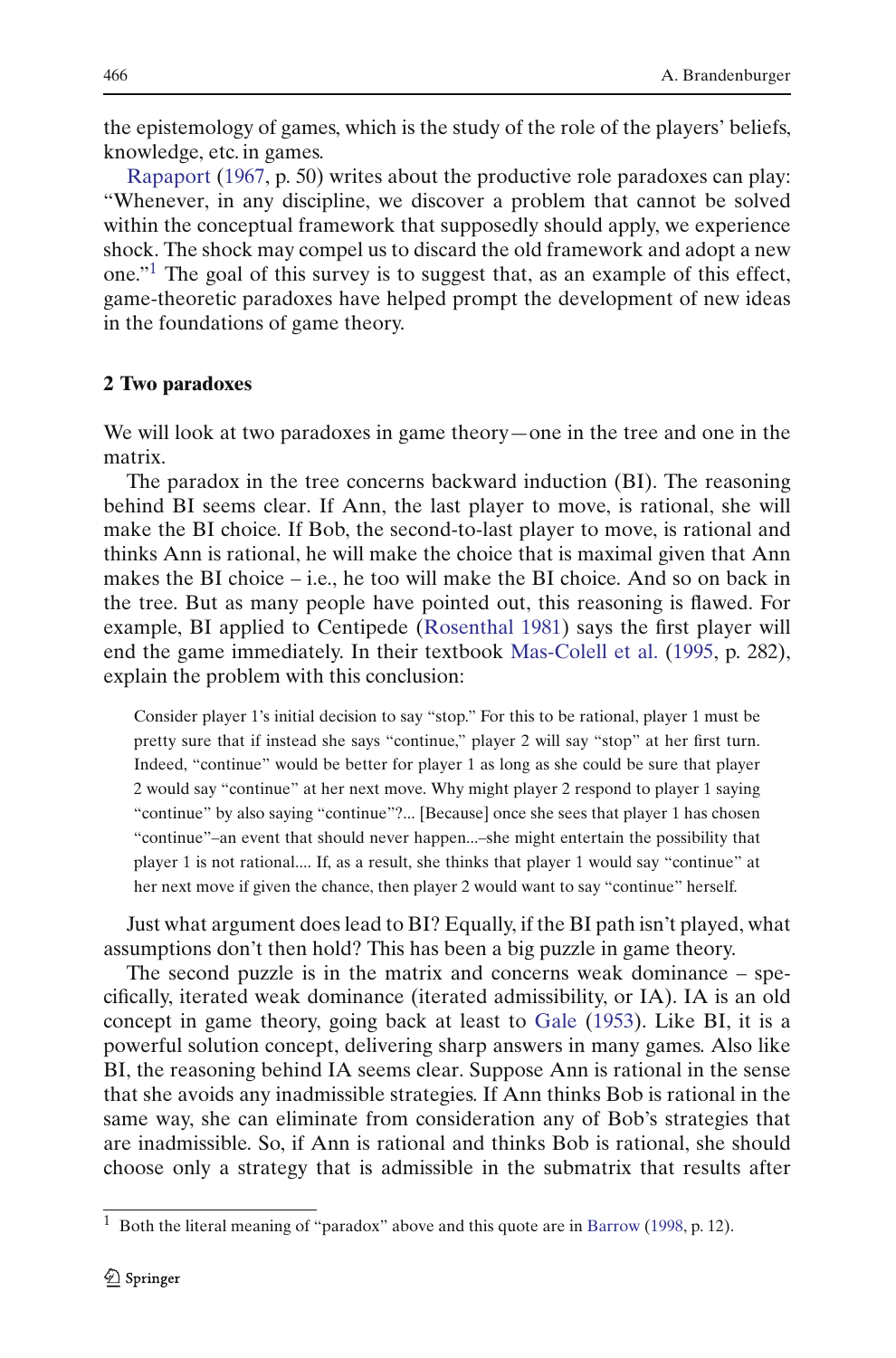deleting Bob's inadmissible strategies. And so on until reaching the IA set. But this reasoning is flawed, too. [Mas-Colell et al.](#page-27-2) [\(1995](#page-27-2), p. 240) state the problem:

[T]he argument for deletion of a weakly dominated strategy for player  $i$  is that he contemplates the possibility that every strategy combination of his rivals occurs with positive probability. However, this hypothesis clashes with the logic of iterated deletion, which assumes, precisely, that eliminated strategies are not expected to occur.

Can a sound argument be made for IA? This is a second big puzzle in game theory.

These two puzzles – or paradoxes – are really both about the fundamental problem of what it means to say that the players in a game are rational, each thinks the other players are rational, etc. The meaning of this has to be understood both in the matrix and in the tree. That is why there are two paradoxes.

#### **3 Overview**

Influential early papers on the BI paradox include [Binmore](#page-26-0) [\(1987\)](#page-26-0), [Bicchieri](#page-26-1) [\(1988;](#page-26-1) [1989](#page-26-2)), [Basu](#page-26-3) [\(1990\)](#page-26-3), [Bonanno](#page-26-4) [\(1991\)](#page-26-4), and [Reny](#page-27-4) [\(1992](#page-27-4)). [Samuelson](#page-27-5) [\(1992\)](#page-27-5) and [Börgers and Samuelson](#page-26-5) [\(1992\)](#page-26-5) are important papers pointing out the difficulties with IA. In this survey, we will focus on some of the recent epistemic literature on these topics.

The hallmark of the epistemic approach to game theory is that it adds to the traditional description of a game a mathematical language for talking about the rationality or irrationality of the players, their beliefs or knowledge, and related ideas. As such, the approach sounds tailor-made to address the paradoxes.

We will see, though, that several challenges have to be overcome to get languages that can express the issues well. In the next section, we lay out a very basic epistemic framework that can be used to analyze game matrices and ordinary (strong) dominance. We will examine the problems that arise in trying to extend the framework to deal with the tree, or with weak dominance in the matrix, and look at how to overcome these problems. With this background, we will be ready to follow the stories of tackling BI and IA, respectively. We will find resolutions of the two paradoxes. But there will also be some surprises along the way—some new challenges and even theoretical limits in game theory will emerge.

Of course, this paper is not a substitute for the technical papers in the field. It is a partial survey that tries to pull together some of the recent epistemic work.

#### <span id="page-2-0"></span>**4 Epistemic analysis**

The first step in the epistemic approach to game theory is to enrich the classical description of a game by adding sets of **types** for each of the players. The apparatus of types goes back to [Harsanyi](#page-27-6) [\(1967–1968\)](#page-27-6), who introduced it as a way to talk formally about the players' beliefs about the payoffs in a game, their beliefs about other players' beliefs about the payoffs, and so on. But the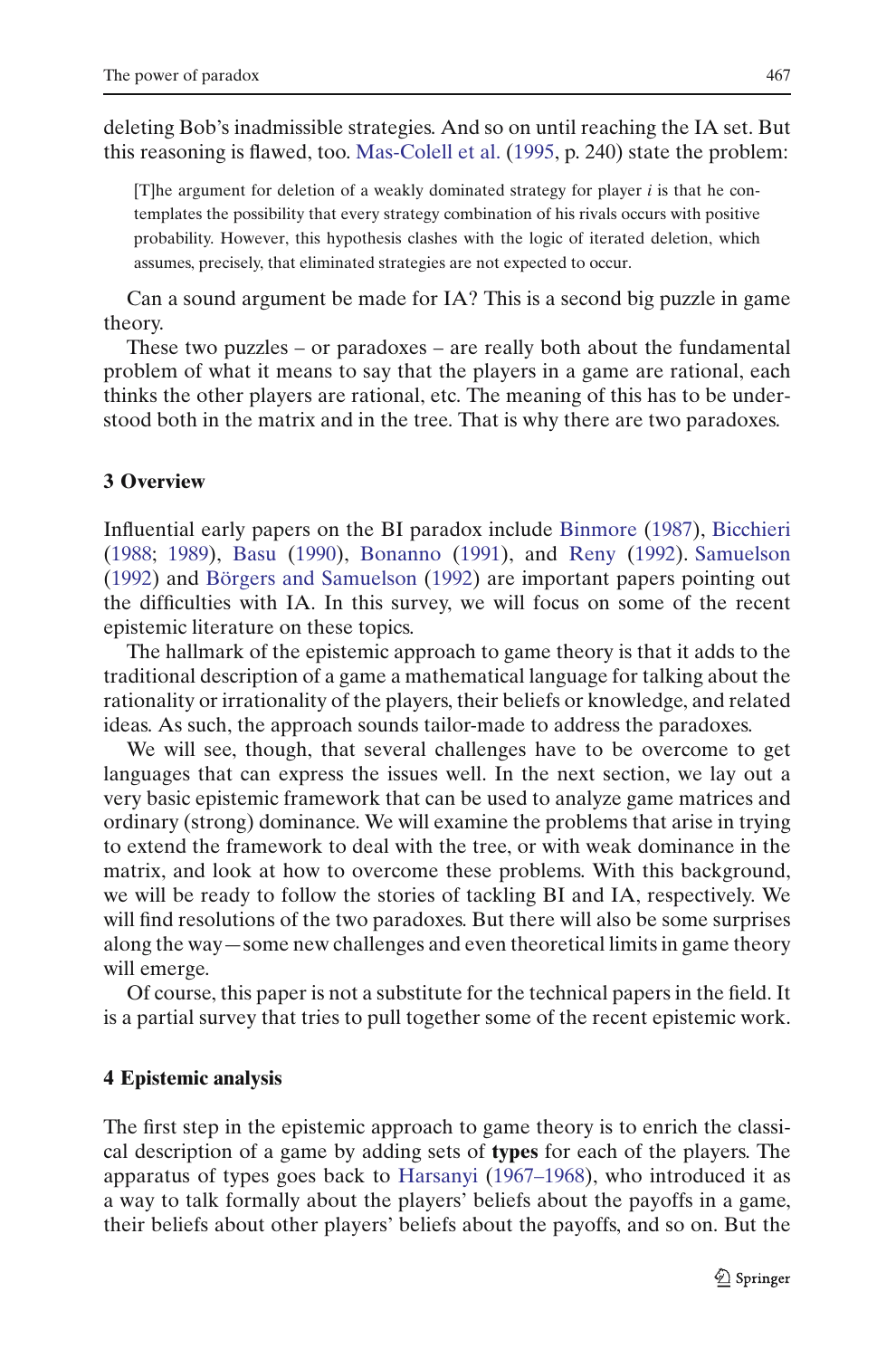technique is equally useful to talk about uncertainty about the actual play of the game, either separate from or in addition to uncertainty about the structure of the game. A feature of the epistemic approach is putting these two sources of uncertainty on an equal footing.<sup>[2](#page-3-0)</sup>

We will give a definition of a type structure as commonly used in the epistemic literature, and an example of its use.

Fix an *n*-player finite strategic-form game  $\langle S^1, \ldots S^n, \pi^1, \ldots, \pi^n \rangle$ . Some notation: Given sets  $X^1, \ldots, X^n$ , let  $X = \times_{i=1}^n X^i$  and  $X^{-i} = \times_{j \neq i} X^j$ . Also, given a compact metrizable space  $\Omega$ , write  $M(\Omega)$  for the space of all Borel probability measures on  $\Omega$ , where  $M(\Omega)$  is endowed with the topology of weak convergence (and so is again compact metrizable).

**Definition 4.1** *An*  $(S^1, \ldots, S^n)$ -based type structure *is a structure* 

$$
\langle S^1,\ldots,S^n;T^1,\ldots,T^n;\lambda^1,\ldots,\lambda^n\rangle,
$$

*where each*  $T^i$  *is a compact metrizable space, and each*  $\lambda^i : T^i \to \mathcal{M}(S^{-i} \times T^{-i})$ *is continuous. Members of T<sup>i</sup> are called* types *for player i. Members of S* × *T are called* states *(*of the world*).*

A particular state  $(s^1, t^1, \ldots, s^n, t^n)$  describes the strategy chosen by each player, and also each player's type. Moreover, a type *t <sup>i</sup>* for player *i* induces a probability measure on the strategies that the players  $j \neq i$  can choose. (Go from *T<sup><i>i*</sup> to  $M(S^{-i} \times T^{-i})$  and marginalize to  $M(S^{-i})$ .) Call this player *i*'s firstorder belief. Type  $t^i$  also induces a probability measure on the strategies and first-order beliefs of the players  $j \neq i$ . (Go from  $T^i$  to  $\mathcal{M}(S^{-i} \times T^{-i})$ ), and then to  $\mathcal{M}(S^{-i} \times \times_{j \neq i} \mathcal{M}(S^{-j} \times T^{-j}))$  to  $\mathcal{M}(S^{-i} \times \times_{j \neq i} \mathcal{M}(S^{-j}))$  via image measures.) Call this player *i*'s second-order belief. Continuing inductively, we see that a state  $(s^1, t^1, \ldots, s^n, t^n)$  describes not just the strategies the players choose, but also each player's entire hierarchy of beliefs about the strategies chosen, about other players' beliefs about this, and so on. This richer description is the starting point of the epistemic approach.<sup>[3](#page-3-1)</sup>

*Example 4.1* (A Coordination Game) Consider the coordination game in Fig. [1](#page-4-0) (where Ann chooses the row and Bob the column), and the associated type structure in Fig. [2.](#page-4-1)<sup>[4](#page-3-2)</sup>

There are two types  $t^a$ ,  $u^a$  for Ann, and two types  $t^b$ ,  $u^b$  for Bob. The measure associated with each type is as shown. (For example, Ann's type  $t^a$  assigns probability  $1/2$  to each of Bob's strategy-type pairs  $(R, t^b)$  and  $(R, u^b)$ .) Fix the state  $(D, t^a, R, t^b)$  . At this state, Ann plays *D* and Bob plays *R*. Ann is 'correct' about Bob's strategy. (Her type *t <sup>a</sup>* assigns probability 1 to Bob's playing *R*.)

<span id="page-3-0"></span> $2$  Harsanyi argued that all uncertainty about the structure of the game – whether about payoffs, the strate[gy](#page-27-7) [sets](#page-27-7) [available](#page-27-7) [to](#page-27-7) [the](#page-27-7) [players,](#page-27-7) [etc.](#page-27-7) [–](#page-27-7) [could](#page-27-7) [be](#page-27-7) [captured](#page-27-7) [via](#page-27-7) [payoff](#page-27-7) [uncertainty.](#page-27-7) [See](#page-27-7) Hu and Stuart [\(2001\)](#page-27-7) for a formal treatment of this.

<span id="page-3-1"></span><sup>&</sup>lt;sup>3</sup> Here we use types to describe uncertainty about the play of the game, not the structure of the game.

<span id="page-3-2"></span><sup>&</sup>lt;sup>4</sup> Similar to an example in [Aumann and Brandenburger](#page-25-1) [\(1995,](#page-25-1) pp. 1166–1167).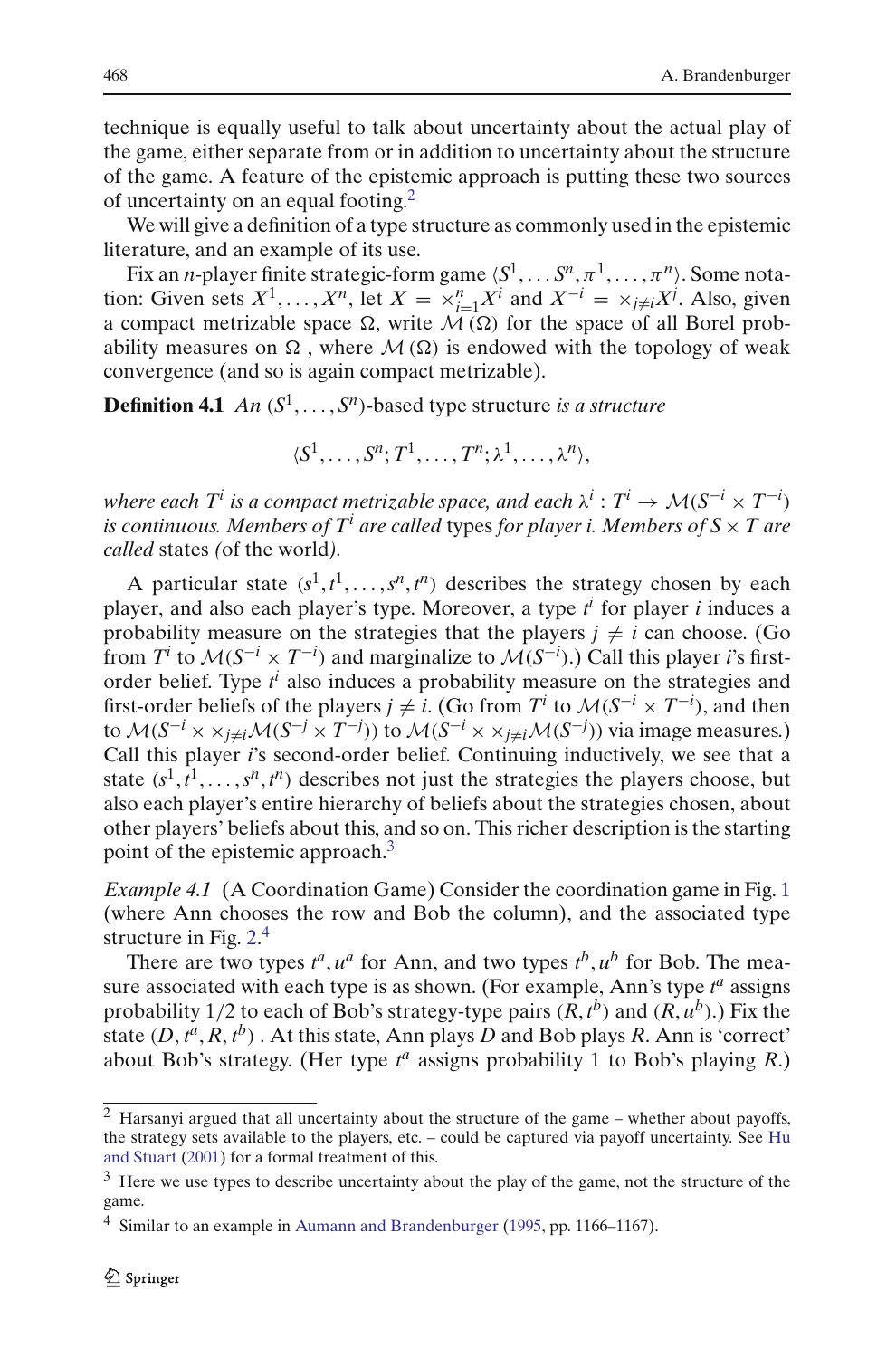<span id="page-4-0"></span>

<span id="page-4-1"></span>



Likewise, Bob is correct about Ann's strategy. Ann, though, thinks it possible Bob is wrong about her strategy. (Her type assigns probability 1/2 to type *ub* for Bob, which assigns probability 1/2 to Ann's playing *U*, not *D*.) Again, likewise with Bob.

What about the rationality or irrationality of the players? At state  $(D, t^a, R)$ *t <sup>b</sup>*), Ann is rational. Her strategy maximizes her expected payoff, given her first-order belief (which assigns probability 1 to *R*). Likewise, Bob is rational. Ann, though, thinks it possible Bob is irrational. (She assigns probability 1/2 to  $(R, u^b)$ . With type  $u^b$ , Bob gets a higher expected payoff from *L* than *R*.) The situation with Bob is again similar.

Summing up, the example is a description of a game situation  $-$  a type structure is a descriptive not a predictive tool. Note, too, that the example includes both rationality and irrationality, and also allows for 'incorrect' as well as 'correct' beliefs (e.g., Ann thinks it possible Bob is irrational, though in fact he isn't). These are typical features of the epistemic approach.

A major use of type structures is to identify conditions on the players' rationality, beliefs, etc. that yield various solution concepts. A basic result is on **iteratively undominated** (**IU**) **strategies**. (Delete from the matrix all strongly dominated strategies, then delete all strategies that become strongly dominated in the resulting submatrix, and so on until no further deletion is possible.) Presumably, a rational player *i* won't play a strongly dominated strategy. Also, if player *i* assigns probability 1 to the rationality of the other players, then *i*'s marginal on the other players' strategies will assign probability 1 to undominated strategies. So, a player who is rational and believes the other players are rational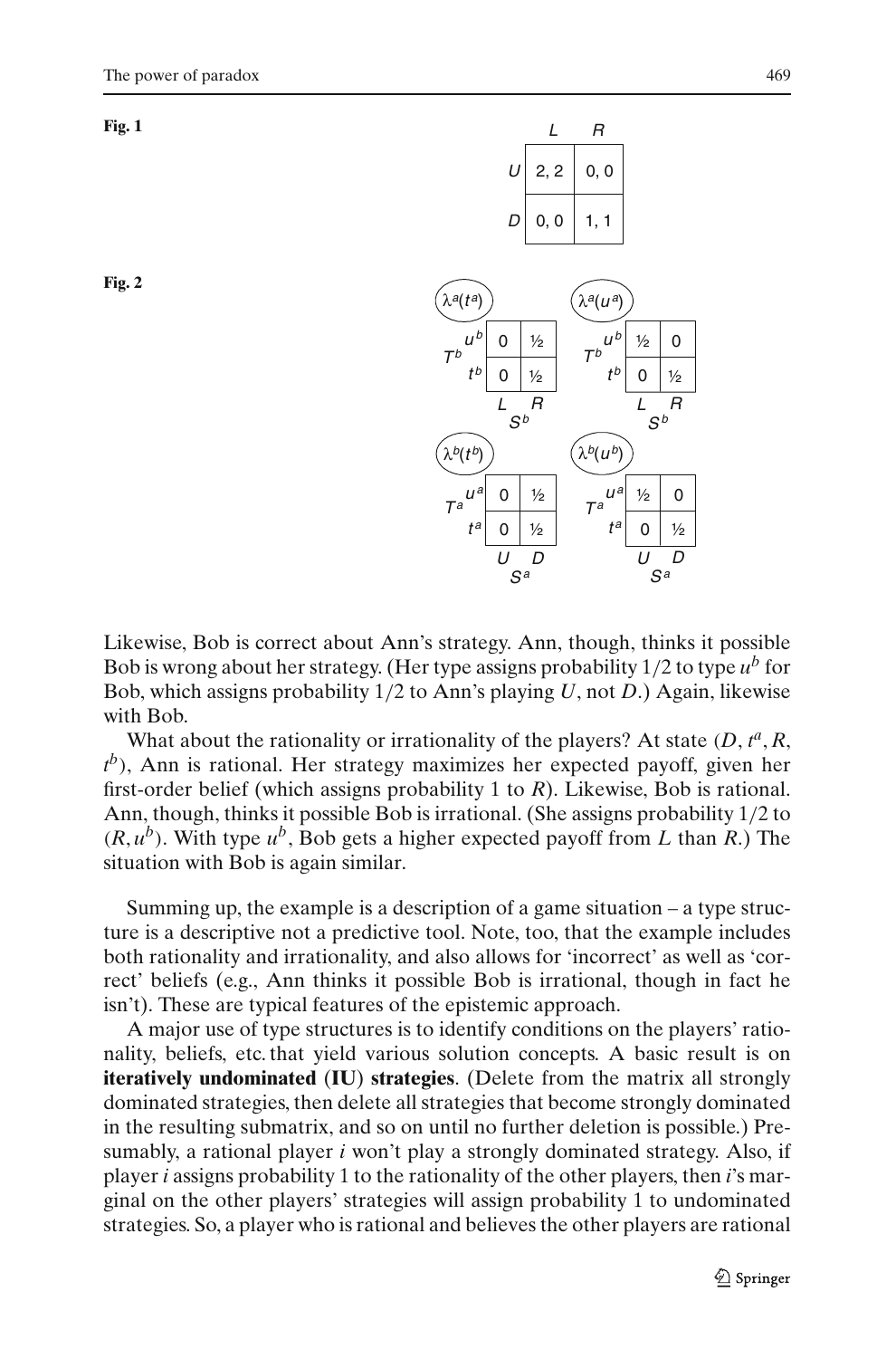won't play a strategy that becomes dominated after the first round of deletions. And so on.

The idea of this argument is very easy. But for all the terms to be formally defined, the type structure apparatus is needed. First, rationality. This is a property of strategy-type pairs. Say (*s<sup>i</sup>* , *t i* ) is **rational** if *s<sup>i</sup>* maximizes player *i*'s expected payoff under the marginal on  $S^{-i}$  of the measure  $\lambda^{i}(t^{i})$ .

Say type  $t^i$  for player *i* **believes** an event  $E \subseteq S^{-i} \times T^{-i}$  if  $\lambda^i(t^i)(E) = 1$ , and write

$$
B^i(E) = \{t^i \in T^i : t^i \text{ believes } E\}.
$$

Now, for each player *i*, let  $R_1^i$  be the set of all rational pairs  $(s^i, t^i)$ , and for  $m > 0$  define  $R_m^i$  inductively by

$$
R_{m+1}^i = R_m^i \cap [S^i \times B^i(R_m^{-i})].
$$

**Definition 4.2** *If*( $s^1, t^1, \ldots, s^n, t^n$ )  $\in R_{m+1}$ , say there is rationality and *m*th-order belief of rationality *(RmBR) at this state. If*  $(s^1, t^1, \ldots, s^n, t^n) \in \bigcap_{m=1}^{\infty} R_m$ , say *there is* rationality and common belief of rationality *(*RCBR*) at this state.*

With these definitions, one can show: *Fix a type structure and a state*  $(s<sup>1</sup>, t<sup>1</sup>, \ldots, s<sup>n</sup>, t<sup>n</sup>)$  *at which there is RCBR. Then the strategy profile*  $(s<sup>1</sup>, \ldots, s<sup>n</sup>)$ *is IU. Conversely, fix an IU profile* (*s*1, ... ,*sn*)*. There is a type structure and a state*  $(s^1, t^1, \ldots, s^n, t^n)$  *at which there is RCBR.* 

Re[sults](#page-26-6) [like](#page-26-6) [this](#page-26-6) [can](#page-26-6) [be](#page-26-6) [found](#page-26-6) [in](#page-26-6) [the](#page-26-6) [early](#page-26-6) [literature](#page-26-6) [\(](#page-26-6)Brandenburger and Dekel [1987](#page-26-6); [Tan and Werlang 1988](#page-27-8)).<sup>[5](#page-5-0)</sup> Again, the idea of it is clear without any formal apparatus. But formalizing epistemic arguments was a crucial step towards solving the harder problems that came later, as we will see.

Other early epistemic results included conditions for correlated equilibrium [\(Aumann 1987\)](#page-25-2) and Nash equilibrium [\(Aumann and Brandenburger 1995](#page-25-1)).

One more comment on type structures: Naturally, we can ask whether Definition 4.1 above is to be taken as primitive or derived. Arguably, hierarchies of beliefs are the primitive, and types are simply a convenient tool for the analyst. Perhaps also, a more primitive way of describing the players' reasoning is via mathematical logic, and a structure such as Definition 4.1 should be derived from such a starting point. See the papers in *Special Issue on Interactive Epistemology* [\(this journal 1999\)](#page-27-9) and the references there for more on this. Here, we will stay one level above these foundational questions and take type structures as given. (But we will look a bit deeper in Sect. 11.)

<span id="page-5-0"></span><sup>5</sup> [Bernheim](#page-26-7) [\(1987\)](#page-26-7) and [Pearce](#page-27-10) [\(1984](#page-27-10)) introduced the "rationalizable" strategies (which differ from the IU strategies by virtue of an independence requirement), and argued verbally that they will be played under common knowledge of rationality (and independence). See Sect. [13](#page-24-0) below on the knowledge vs. belief distinction.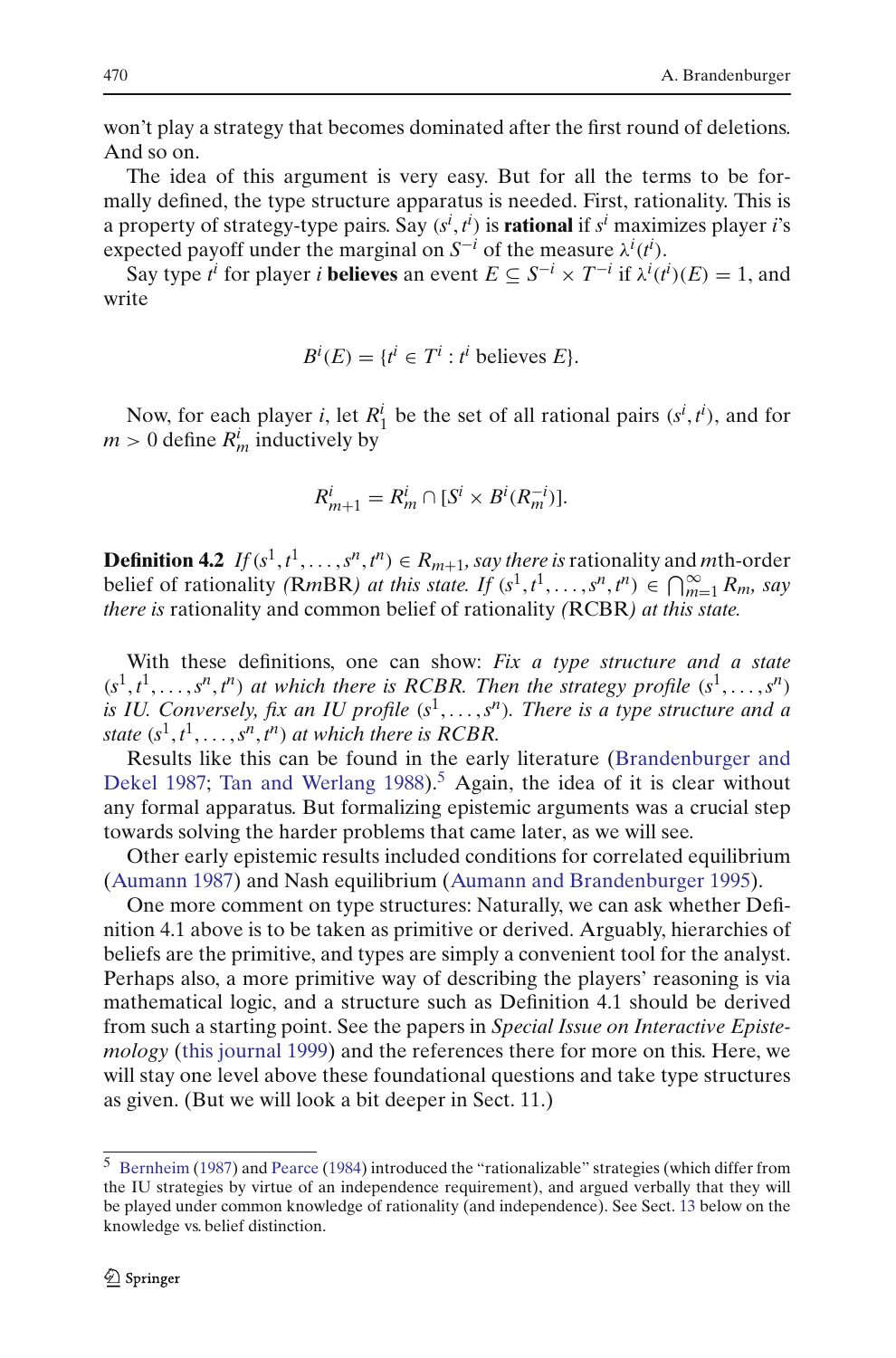# **5 Two problems**

Two big challenges arise in developing these epistemic tools to a point where we can analyze our starting paradoxes and many other issues in game theory. One is doing epistemics on the tree rather than the matrix. The other is incorporating weak, not just strong, dominance. We start with the tree.

*Example 5.1* (A Second Coordination Game) Consider the coordination game in Fig. [3](#page-6-0) and the associated type structure in Fig. [4](#page-6-1) (where there happens to be one type for each player).

Pick the state (*Out*,  $t^a$ , *Out*,  $t^b$ ). Ann plays *Out*, believing Bob plays *Out*. Both players get a payoff of 1.

It can be checked that the rational strategy-type pairs are  $R_1^a = \{(Out, t^a)\}$ and  $R_1^b = \{ (Out, t^b), (In, t^b) \}$ . Since both types assign probability 1 to rational strategy-type pairs for the other player, we get  $R_2^a = R_1^a$  and  $R_2^b = R_1^b$ , and so  $R_m^a = R_1^a$  and  $R_m^b = R_1^b$  by induction. In particular then, there is RCBR at the state  $(Out, t^a, Out, t^b)$ .

This isn't the BI path (on which both players choose *In*). But as noted earlier, an epistemic model is just a description of a game situation. In the case of a perfect-information (PI) tree, the situation may or may not involve play of the BI path. (Of course, we will be very interested later in looking for conditions under which the BI path is played.)

This said, there is nevertheless a conceptual problem with the scenario. Ann plays *Out* because she believes Bob plays *Out*. She believes this because she believes Bob believes she plays *Out*, and so is indifferent between his choices. (His expected payoff is 1, regardless of his choice.) But Ann knows that if instead she played *In*, Bob would see this, so she needs to think about how Bob would react. The epistemic model of Sect. 4 doesn't allow us to specify this. In the example, we can calculate Bob's (ex ante) expected payoffs, as above. But we can't calculate his conditional expected payoffs (from *In* vs. *Out*), given the event that Ann plays *In*, since he gives this event probability 0.

<span id="page-6-0"></span>



<span id="page-6-1"></span>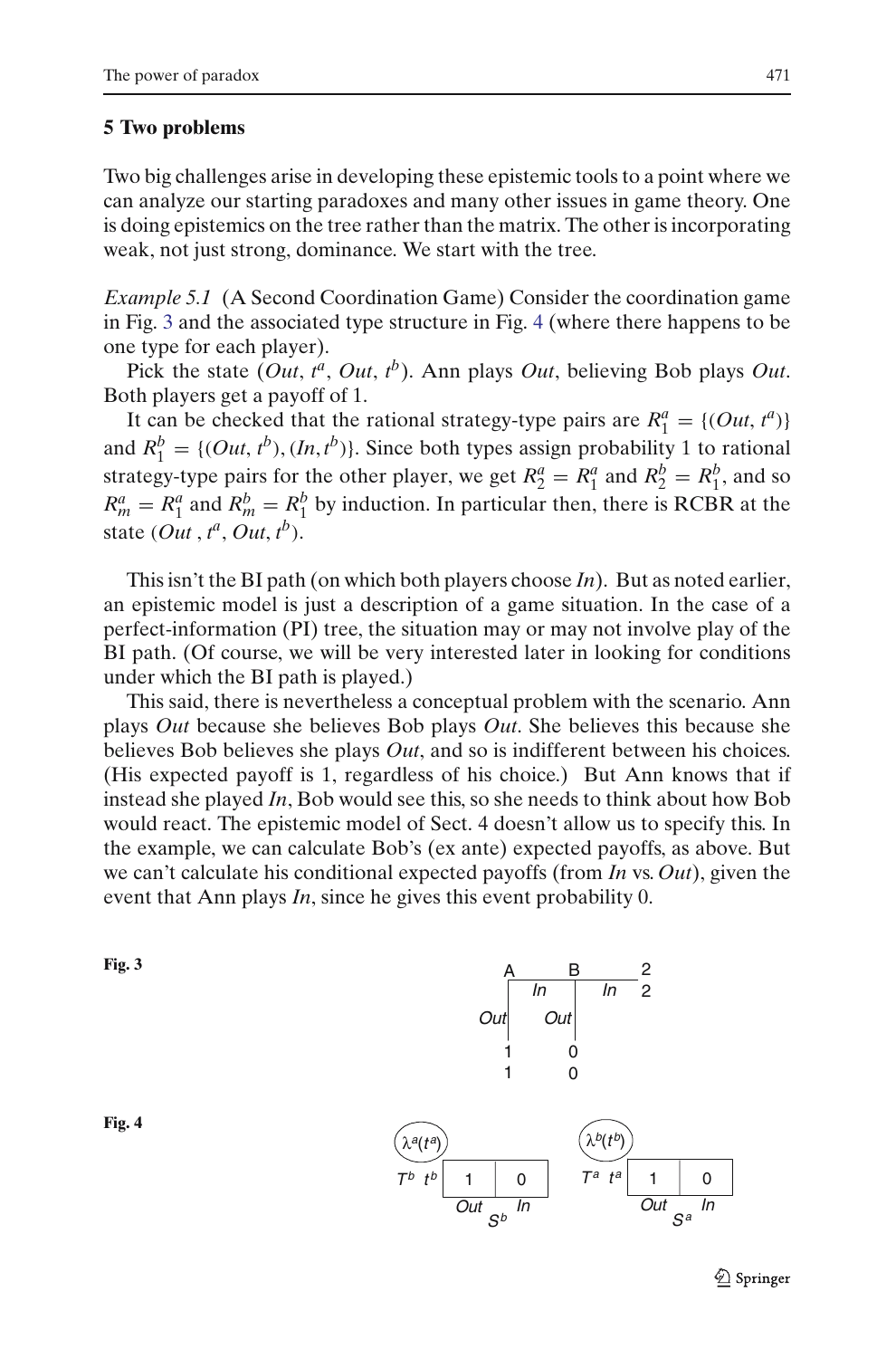

Now, the second problem we have to solve: incorporating weak as well as strong dominance on the matrix. The results we mentioned in Sect. 4 say that our epistemic set-up yields the IU strategies. Of course, an undominated – even IU – strategy may be inadmissible.

*Example [5](#page-7-0).2* Figure 5 is the strategic form of the tree in Fig. [3.](#page-6-0) If we use the same type structure as in Fig. [4,](#page-6-1) then there is again RCBR at the state  $(Out, t^a, )$  $Out, t^b$ ).

But if we want rationality to mean avoiding inadmissible strategies, then Bob should play *In* not *Out* – even though *Out* isn't strongly dominated. Should Ann then assign probability 0 to Bob's playing *Out*? This leads to the conceptual problem on which we quoted [Mas-Colell et al.](#page-27-2) [\(1995,](#page-27-2) p. 240): Wouldn't this conflict with the idea of admissibility, which says that a player considers as possible (even if unlikely) any of the strategies for the other players.

Yet, admissibility seems a very reasonable, even basic, requirement. See [Kohlberg and Mertens](#page-27-11) [\(1986,](#page-27-11) Sect. 2.7) for a thorough discussion and defense. Kolhberg and Mertens also point out the connection between admissibility and invariance [\(Kohlberg and Mertens,](#page-27-11) [1986,](#page-27-11) Sect. 2.4) – which we will consider in Sect. [12.](#page-22-0)

In the next section, we will look at how to modify probability theory to solve both this problem in the matrix and the problem in the tree.

## **6 Extended probabilities I**

Both problems we identified involve the treatment of probability-0 events. Two extensions of ordinary probability theory have been used in the epistemic program, to tackle these problems.

On the tree, an appropriate tool is **conditional probability systems** (**CPS's**), due to [Rényi](#page-27-12) [\(1955](#page-27-12)). A CPS specifies a family of conditioning events *E* and a measure  $p_E$  for each such event, together with certain restrictions on these measures. The interpretation is that  $p_E$  is what the player believes, after observing *E*. The key is that even if  $p_{\Omega}(E) = 0$  (where  $\Omega$  is the entire space), the measure  $p_E$  is still specified. That is, even if *E* is 'unexpected,' the player has a measure if *E* nevertheless happens. [Myerson](#page-27-13) [\(1991](#page-27-13), Chap. 1) provided a preference-based axiomatization of a class of CPS's. [Battigalli and Siniscalchi](#page-26-8) [\(1999](#page-26-8); [2002\)](#page-26-9) further developed both the pure theory and the game-theoretic application of CPS's, as we will discuss in detail later.

<span id="page-7-0"></span>**Fig. 5**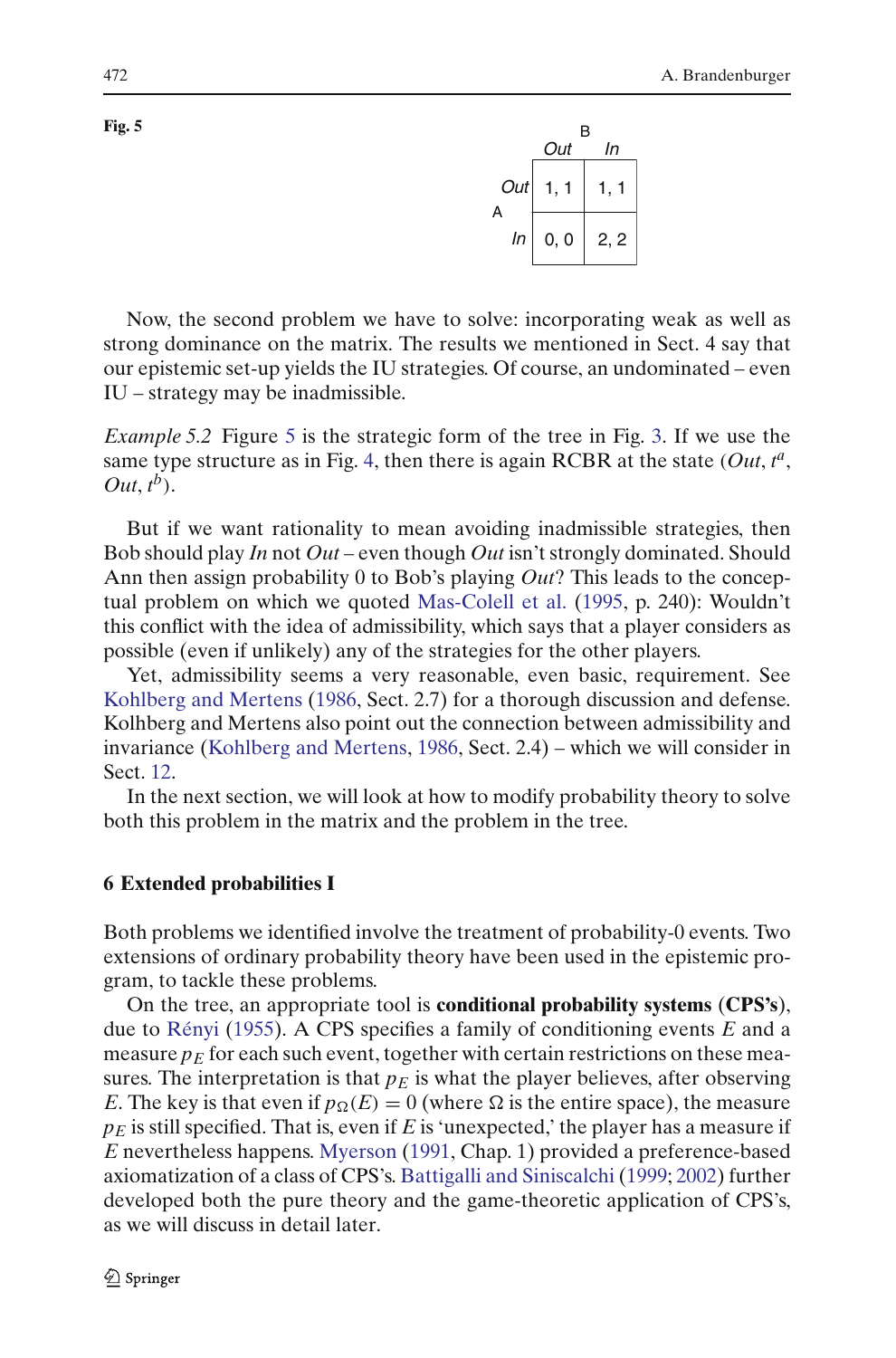On the matrix, an appropriate tool is **lexicographic probability systems** (**LPS's**), introduced and axiomatized by [Blume et al.](#page-26-10) [\(1991a](#page-26-10)[;b](#page-26-11)). An LPS specifies a sequence of probability measures. The interpretation is that the states that get positive probability under the first measure make up the player's primary hypothesis about the true state. But the player recognizes that his primary hypothesis might be mistaken, and so also forms a secondary hypothesis, consisting of the states that get positive probability under the second measure. Then his tertiary hypothesis, and so on. The primary states can be thought of as infinitely more likely than the secondary states, which are infinitely more likely than the tertiary states, etc. [Stahl](#page-27-14) [\(1995\)](#page-27-14), [Stalnaker](#page-27-15) [\(1998](#page-27-15)), [Asheim](#page-25-3) [\(2001](#page-25-3)), and [Brandenburger et al.](#page-26-12) [\(2006\)](#page-26-12), among other papers, use LPS's.

*Example [6](#page-8-0).1* Let's go back to the game of Fig. [3,](#page-6-0) to see how CPS's work. Figure 6 is another type structure for this game, different from the one in Fig. [4.](#page-6-1) The difference is that here the probabilities come from CPS's, as we will explain.

Start with Ann and the first node in the tree. Formally, this is the event {*Out*,  $I_n$   $\times$   $\{t^b\}$  – i.e., the event that Bob chooses either of his strategies. Ann assigns probability 1 to *Out*, given this event (essentially as before). Next, Bob. At the root of the tree, he assigns probability 1 to Ann's playing *Out* (as before). But now we also have to specify what Bob believes at the second node in the tree. Formally, this is the event  $\{(In, t^a)\}$  – i.e., the event that Ann chooses *In*. One of the conditions of a CPS is that  $p_E(E) = 1$ . (Conceptually, this says that players believe what they observe.) So at the second node, Bob must assign probability 1 to  $\{(In, t^a)\}$ . This is the measure shown in square brackets.

*Example 6.2* Figure [7](#page-8-1) is a type structure for the game of Fig. [5,](#page-7-0) that now specifies LPS's.

Each player has a primary hypothesis that assigns probability 1 to the other player's choosing *Out*. But each player also has a secondary hypothesis that assigns probability 1 to the other player's choosing *In*. These measures are shown in parentheses.

We see how LPS's can solve the conceptual problem with admissibility: All states (i.e., strategy-type pairs) are ruled in, in the sense that every state gets

<span id="page-8-1"></span><span id="page-8-0"></span>**Fig. 6**

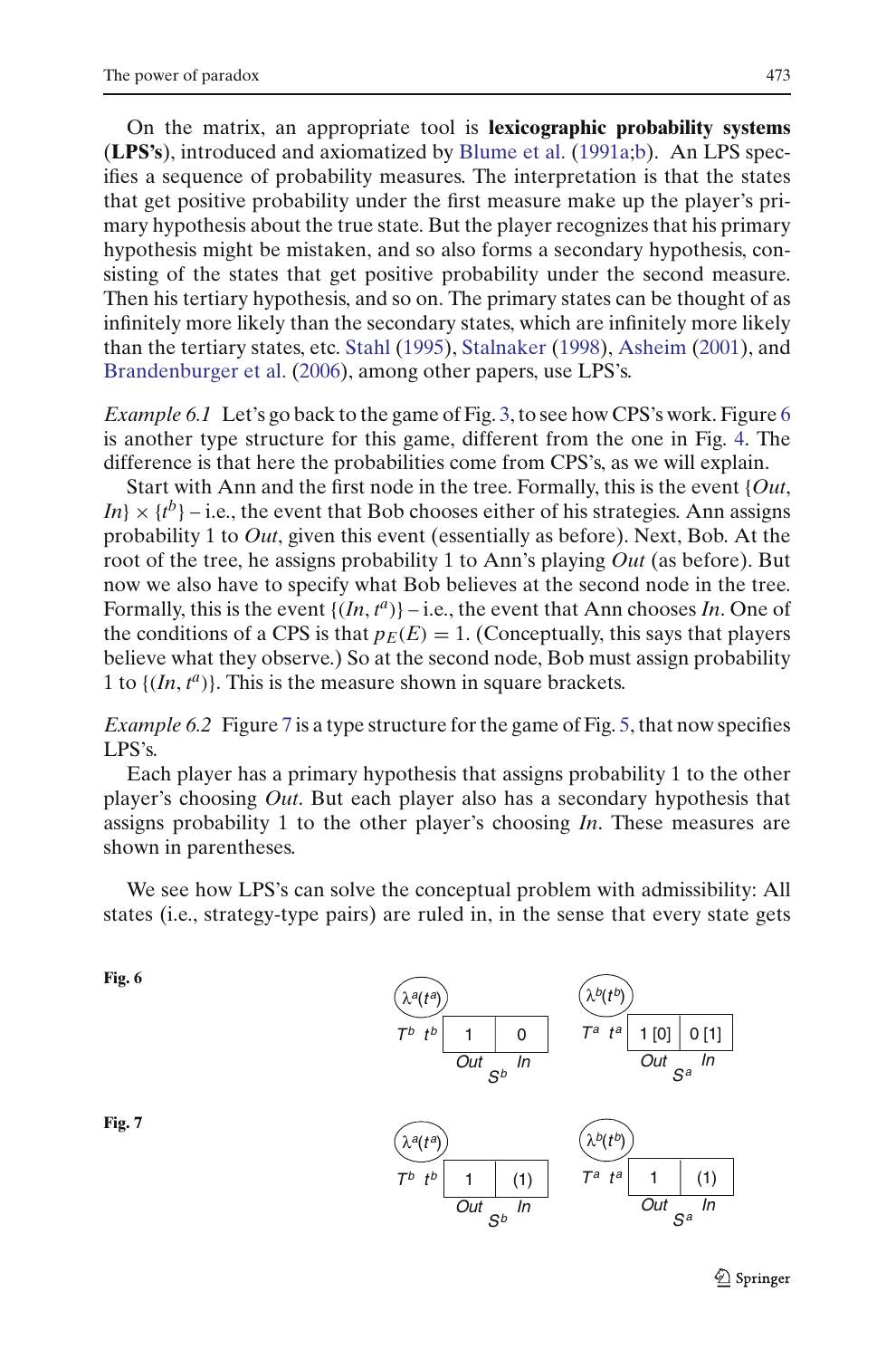positive probability under some measure. But states can also be ruled out, in the sense that they can be give infinitely less weight than other states. (We will see later though, in Sect. [9,](#page-15-0) that there is a further challenge to overcome before LPS's yield an analysis of IA.)

For the general definitions of CPS's and LPS's, and CPS-based and LPS-based type structures (extending Definition 4.1), see the papers referenced above.<sup>[6](#page-9-0)</sup>

#### **7 Extended probabilities II**

Let us now check that extended probabilities really do work the way we want. We saw in the type structure of Fig. [4,](#page-6-1) which used ordinary probabilities, that RCBR holds at the state  $(Out, t^a, Out, t^b)$ . What epistemic conditions hold at the state  $(Out, t^a, Out, t^b)$  in Fig. [6?](#page-8-0)

To say which strategy-type pairs are rational, we need a definition of rationality with CPS's. Here is the natural definition: Fix a strategy-type pair  $(s^i, t^i)$ , where  $t^i$  is associated with a CPS. Call this pair **rational** (in the tree) if the following holds: Fix any information set *H* for *i* allowed by *s<sup>i</sup>* , and look at the measure given *H* (i.e., given the event that the other players' strategies allow *H*). Require that *s<sup>i</sup>* maximizes *i*'s expected payoff under this measure, among all strategies  $r^i$  for *i* that allow  $H$ .

So (*Out*,  $t^a$ ) is rational for Ann. At her node, Ann assigns probability 1 to Bob's playing *Out*, making *Out* optimal for her. But (*Out*, *t <sup>b</sup>*) is irrational for Bob. At his node, he assigns probability 1 to Ann's playing *In* (as he must), and so he gets an expected payoff of 2 from *In*, as opposed to 0 from *Out*. The irrationality of  $(Out, t^b)$  is what we want intuitively.

Next, what does Ann think about Bob's rationality? To answer, we need a CPS-analog to belief (as defined in Sect. [4\)](#page-2-0). [Ben Porath](#page-26-13) [\(1997](#page-26-13)) proposed the following:[7](#page-9-1) Say player *i* **initially believes** event *E* if *E* gets probability 1 given the root of the tree, under *i*'s CPS. (Formally, the conditioning event includes all strategy profiles of the other players.) This implies that *E* gets probability 1 at any information set *H* that gets positive probability under the measure given the root. [Battigalli and Siniscalchi](#page-26-9) [\(2002](#page-26-9)) strengthened this definition to: Say player *i* **strongly believes** event *E* if for every information set *H* with  $E \cap (H \times T^{-i}) \neq \emptyset$ , the measure given *H* assigns probability 1 to *E*. That is, player *i* believes *E*, whenever *E* is possible given what *i* observes.

It is immediate in Fig. [6](#page-8-0) that Ann's type  $t^a$  doesn't initially believe (so certainly doesn't strongly believe) that Bob is rational. This is different from the situation in Example 5.1, where Ann believes Bob is rational – and there is even RCBR. Again, the new answer is the intuitively correct one.

Now, the analysis of Example 6.2. What epistemic conditions hold at the state  $(Out, t^a, Out, t^b)$  in Fig. [7?](#page-8-1)

<sup>6</sup> In particular, definitions on infinite spaces turn out to be crucial; see Sect. [9](#page-15-0) below.

<span id="page-9-1"></span><span id="page-9-0"></span><sup>7</sup> We have taken the liberty of changing terminology, for consistency with "strong belief" below.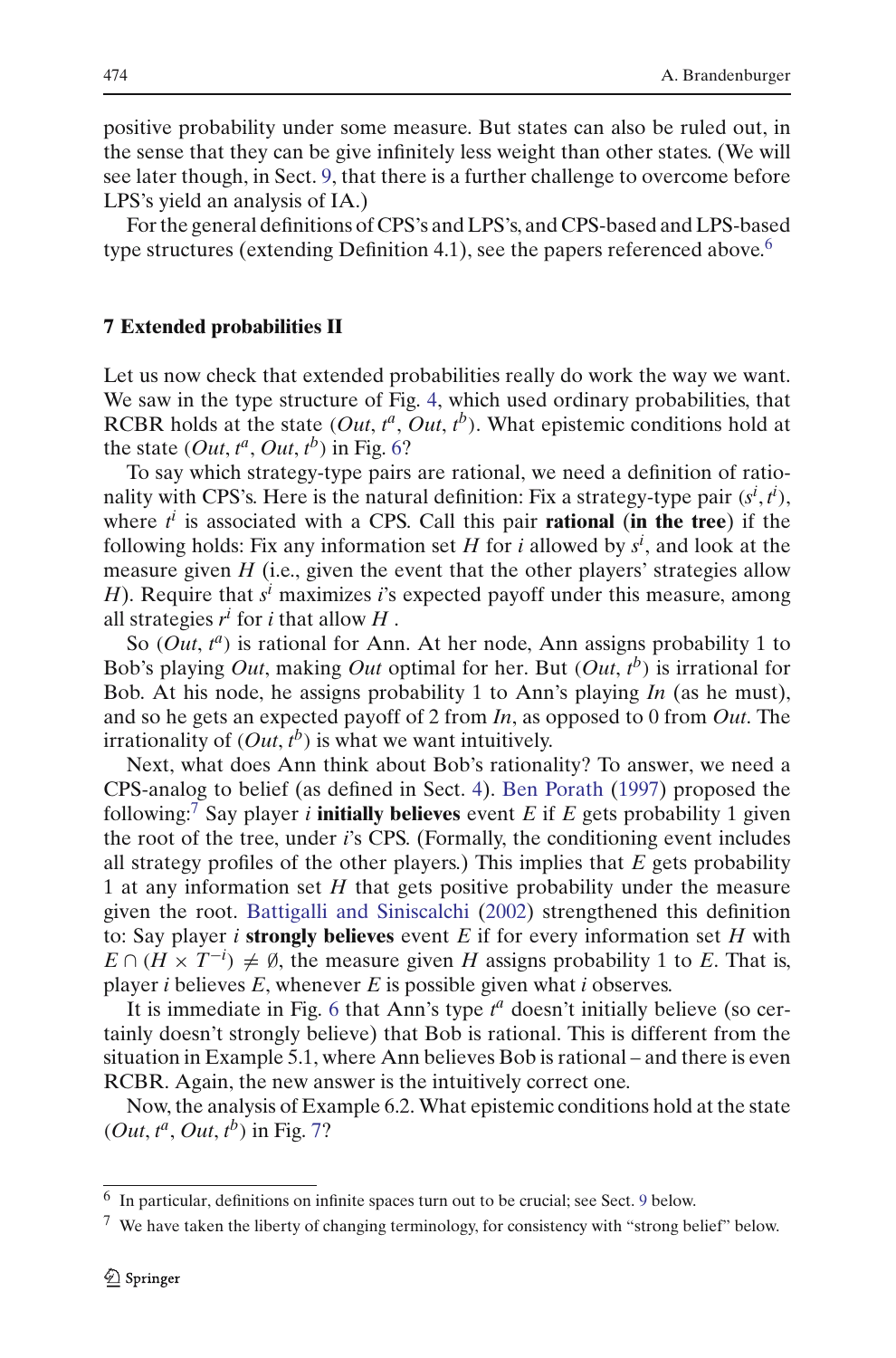To answer, we need LPS-analogs to rationality and belief. For rationality, fix strategy-type pairs  $(s^i, t^i)$  and  $(t^i, t^i)$  for player *i*, where  $t^i$  is now associated with an LPS. Calculate the tuple of expected payoffs to *i* from *s<sup>i</sup>* , using first the primary measure associated with  $t^i$  , then the secondary measure associated with  $t^i$ , etc. Calculate the corresponding tuple for  $r^i$ . If the first tuple lexicographically exceeds the second, then  $s^i$  is preferred to  $r^i$ .<sup>[8](#page-10-0)</sup> A strategy-type pair  $(s^i, t^i)$ is **rational** (in the lexicographic sense) if  $s^i$  is maximal under this ranking.

So, as before,  $(Out, t^a)$  is rational for Ann. For Bob, both *Out* and *In* give an expected payoff of 1 under his primary measure. But *In* gives him an expected payoff of 2 under his secondary measure, as opposed to an expected payoff of 0 from *Out*. We want  $(Out, t^b)$  to be irrational for Bob, since *Out* is inadmissible.

What does each player think about the other's rationality? For this, we need an LPS-analog to belief. An early candidate in the literature was: Say player *i* **believes** event *E* **at the** 1**st level** if *E* gets primary probability 1 under *i*'s LPS [\(Börgers 1994](#page-26-14); [Brandenburger 1992](#page-26-15)).

A stronger concept (but still weaker than belief) is: Say *i* **assumes** *E* if all states not in *E* are infinitely less likely than all states in *E*, under *i*'s LPS. (See [Brandenburger et al.](#page-26-12) [\(2006](#page-26-12)) for the general definition, which covers infinite spaces.) In other words, a player who assumes *E* recognizes *E* may not happen, but is prepared to 'count on' *E* versus not-*E*.

Clearly, in Fig. [7,](#page-8-1) Ann's type  $t^a$  doesn't 1st-level believe (so certainly doesn't assume) that Bob is rational. (In fact, type *t <sup>a</sup>* assumes Bob is irrational.) Again, this is what we want intuitively.

#### <span id="page-10-1"></span>**8 Resolving the paradoxes I**

Let us use our language for the tree – involving type structures and CPS's – to go back to the paradox of BI. The problem was whether it is possible to find epistemic conditions that yield BI in a formal and unambiguous manner.

For the simple coordination tree of Example 5.1, the obvious condition of RCBR does not necessarily yield BI, as we saw. But this was because of a deficiency of the language. Does the language with CPS's work better? The answer is yes. Regardless of the type structure, Bob must play *In* if he is rational, because the definition of a CPS requires him, at his information set, to assign probability 1 to Ann's playing *In*. If Ann initially (or strongly) believes Bob is rational, and is rational, she too will play *In*. The BI path results.

This is very straightforward. But will we get a similar answer in more complicated trees? First some definitions. Paralleling Definition 4.2, with CPS's we can define inductively **rationality and** *m***th-order initial belief of rationality** (**R***m***IBR**) at a state of a type structure, and **rationality and common initial belief of rationality** (**RCIBR**). (See [Ben Porath 1997](#page-26-13).) Similarly, we can define **rationality and** *m***th-order strong belief of rationality** (**R***m***SBR**), and **rationality and**

<span id="page-10-0"></span><sup>&</sup>lt;sup>8</sup> If  $x = (x_1, \ldots, x_n)$  and  $y = (y_1, \ldots, y_n)$ , then *x* lexicographically exceeds *y* if  $y_i > x_i$  implies  $x_k > y_k$  for some  $k < j$ .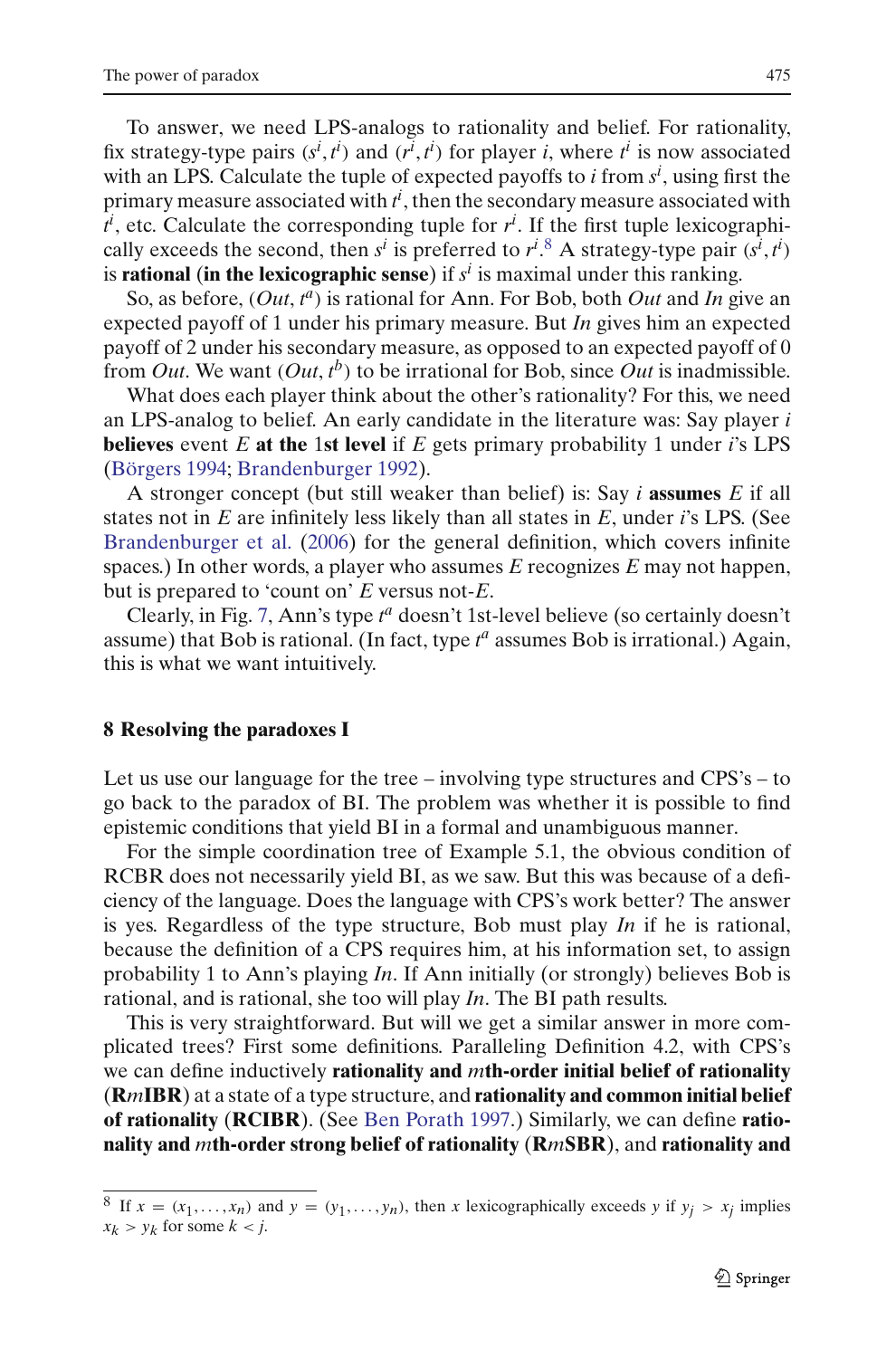<span id="page-11-0"></span>



**common strong belief of rationality** (**RCSBR**). (See [Battigalli and Siniscalchi](#page-26-9) [2002.](#page-26-9)) The question is then: Does the condition of RCIBR, or perhaps RCSBR, yield BI in a perfect-information (PI) tree?

*Example 8.1* (Three-Legged Centipede) Figure [8](#page-11-0) is three-legged Centipede (where the top payoffs are Ann's, and the bottom payoffs are Bob's), and Fig. [9](#page-11-1) is an associated CPS-based type structure.

Type  $t^a$  for Ann has the measure shown in the top-left matrix. This is her measure at the first node in the tree. Since this measure assigns positive probability (in fact, probability 1) to her second node (i.e., to the event that Bob chooses In), it determines her measure there. By contrast, type  $u^a$  for Ann assigns probability 0 to her second node. The measure there is shown in square brackets (and assigns probability 1 to  $\{(In, t^b)\}\)$ . Both of Bob's types initially assign probability 1 to Ann's playing *Out*. At his node, Bob's type *t <sup>b</sup>* assigns probability 1 to  $\{(Across, t^a)\}$ , while his type  $u^b$  assigns probability 1 to  $\{(Down, t^a)\}$ .

Let us list the rational strategy-type pairs in this example. They are (*Down*,  $t^a$ ), (*Out*,  $u^a$ ), (*In*,  $t^b$ ), and (*Out*,  $u^b$ ). We see that both of Ann's types  $t^a$  and  $u^a$  initially (even strongly) believe Bob is rational. Also, both of Bob's types initially believe that Ann is rational. (But note that *t <sup>b</sup>* doesn't strongly believe that Ann is rational. We come back to this.) Given this, a simple induction shows that at the state  $(Down, t^a, In, t^b)$  for instance, RCIBR holds.

This kind of example is the focus of [Ben Porath](#page-26-13) [\(1997](#page-26-13)), a key step forward in the epistemic program. Let's interpret it. Ann plays across at her first node, believing (initially) that Bob will play *In*, so she can get a payoff of 4. Why would Bob play *In*? Because he initially believes that Ann plays *Out*. But in the probability-0 event that Ann plays across at her first node, Bob then assigns

<span id="page-11-1"></span>

 $λ<sup>b</sup>(t<sup>b</sup>)$ *Tb ub* λ*<sup>a</sup>*(*t <sup>a</sup>*) *Out t b In*  $\Omega$ *Tb ub* λ*<sup>a</sup>*(*u <sup>a</sup>*) *Out t b In*  $\overline{u}$ *t a* λ*<sup>b</sup>*(*ub*) *Out Sa Ta Down Across Sb Sb*  $\Omega$  $0 \mid 1$  $1$  [0]  $0$  [0]  $0$  [0]  $0$  [1]  $0 [0] 0 [0] 0 [1]$  $1 [0] 0 [0] 0 [0] 0$ *t a Out Sa Ta Down Across*  $0$  [0]  $0$  [1]  $0$  [0]  $1 [0] 0 [0] 0$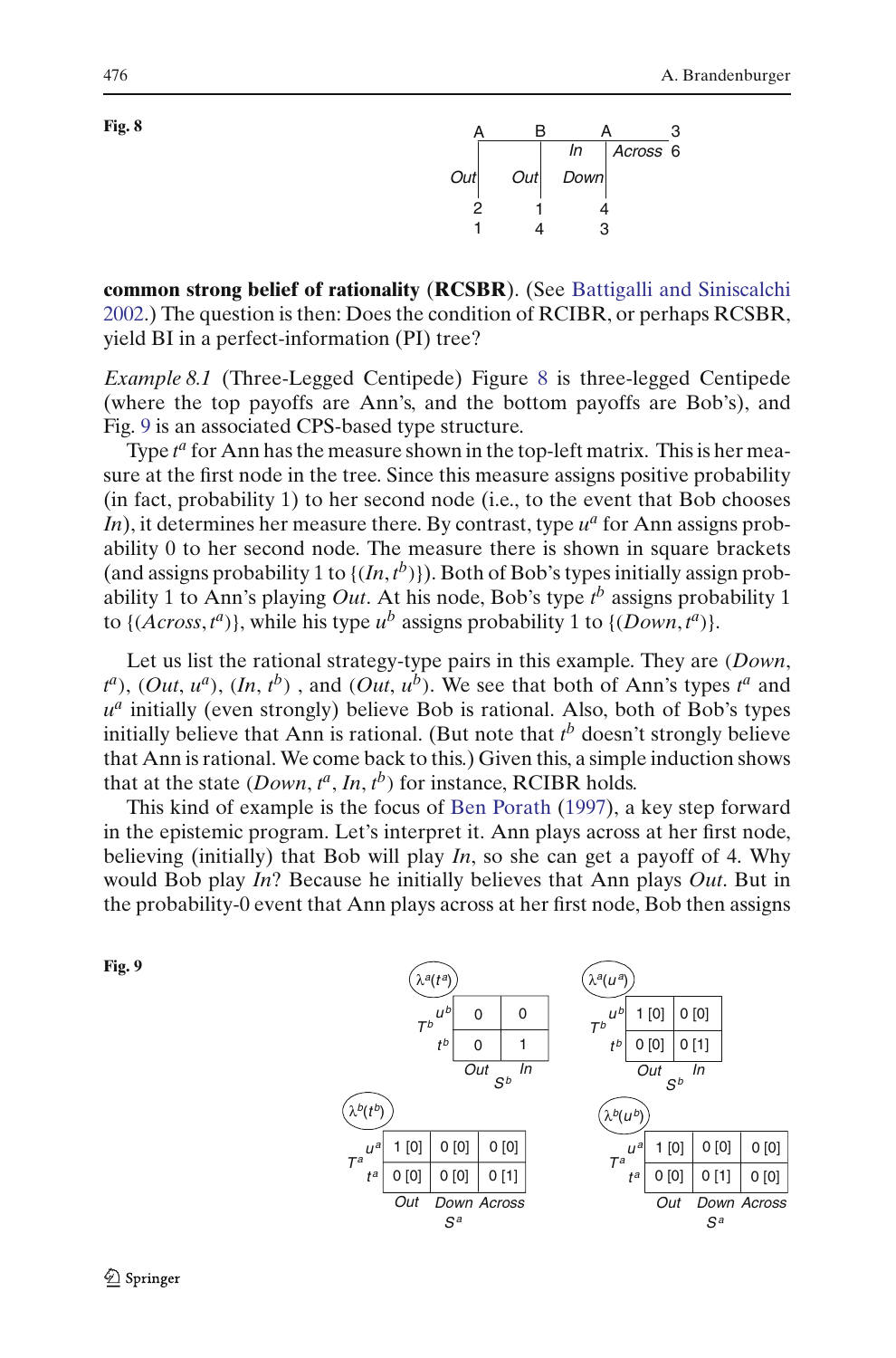<span id="page-12-1"></span>



probability 1 to Ann's playing across at her second node – i.e., to Ann's being irrational. He therefore (rationally) plays *In*. In more everyday language, by playing across at her first node, Ann 'bluffs' Bob into believing she is irrational and will play across at her second node.<sup>9</sup>

Interestingly, this is exactly the line of reasoning from [Mas-Colell et al.\(1995,](#page-27-2) p. 282) we quoted earlier. So, in fact, there is no contradiction or impossibility with this reasoning – we have just given a formal set-up in which it holds. The resolution of the BI paradox is, rather, to accept that even under the condition of RCIBR – which a priori might be expected to yield BI – the BI path may not result.

But one can also argue that RCIBR is not the right condition: it is too weak. In the above example, Bob realizes that he might be 'surprised' in the play of the game – that is why he has a CPS, not just an ordinary probability measure. If he realizes he might be surprised, should he abandon his (initial) belief that Ann is rational when he is surprised? Bob's type *t <sup>b</sup>* does so. This brings us back to strong belief [\(Battigalli and Siniscalchi 2002](#page-26-9)). The argument says that we want  $t^b$  to strongly believe, not just initially believe, that Ann is rational. Type *t <sup>b</sup>* will strongly believe Ann is rational if we move the probability-1 weight (in square brackets) on  $(Across, t^a)$  to  $(Down, t^a)$ . But now  $(In, t^b)$  isn't rational for Bob, so Ann doesn't (even initially) believe Bob is rational. It looks as if the example unravels.

So, replacing initial belief with strong belief, the question is: Does RCSBR yield the BI path in Centipede? The answer is yes: *Fix a CPS-based type structure for n-legged Centipede (Fig.* [10](#page-12-1)*), and a state at which there is RCSBR. Then Ann plays Out*.

The result follows from [Friedenberg](#page-26-16) [\(2002](#page-26-16)). Here is a verbal argument. Suppose to the contrary that there is an RCSBR state at which Ann plays across at the first node. Consider the length of play at each such state (before Ann or Bob plays *Out*), and pick a state  $(s^a, t^a, s^b, t^b)$  with the longest play. Suppose it is Bob who ends the game, by playing *Out* at node *H*. (If it is Ann, a similar argument works.) Then the event "Bob is rational, Bob is rational and strongly believes Ann is rational, ..." (denote this *E*) and the event "Ann's node  $H - 1$ is reached" (denote this  $F$ ) have a nonempty intersection. But Ann's type  $t^a$ strongly believes  $E$ . (This uses the assumption that  $t^a$  strongly believes each of the events "Bob is rational," "Bob is rational and strongly believes Ann

<span id="page-12-0"></span> $^9$  At the state (*Down*,  $t^a$ , *In*,  $t^b$ ), the bluff works. But at the state (*Down*,  $t^a$ , *Out*,  $u^b$ ), Ann attempts the bluff and it fails.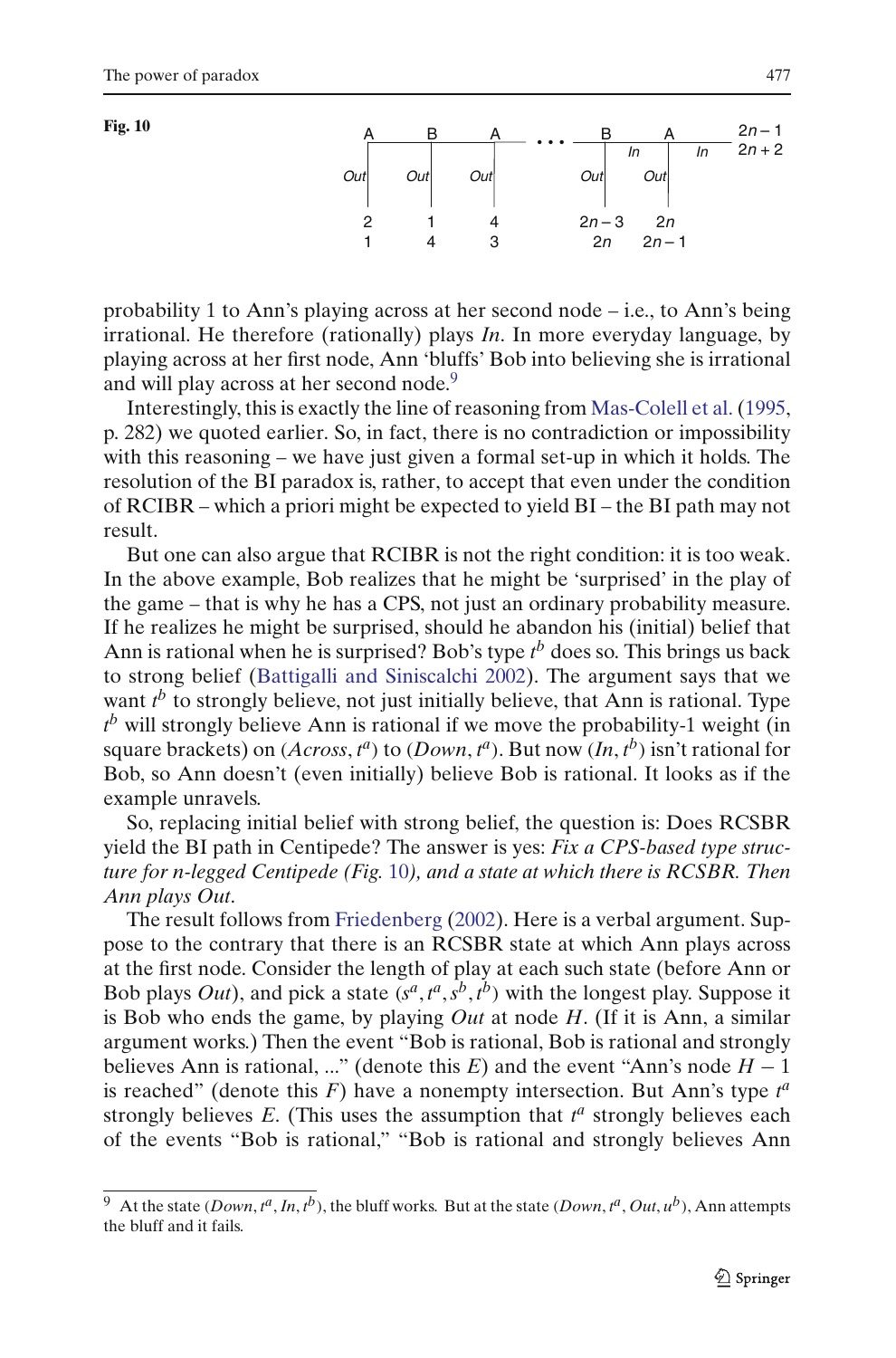is rational," ..., and a conjunction property of strong belief.) It follows that at *H*−1, type *t*<sup>*a*</sup> assigns probability 1 to *E*. At *H*−1, type *t*<sup>*a*</sup> also assigns probability 1 to *F* (by one of the defining properties of a CPS). Therefore at *H* − 1, type  $t^a$  assigns probability 1 to *E* ∩ *F*. By construction, at *H* − 1, type  $t^a$  must then assign probability 1 to the event that Bob plays *Out* exactly at *H*. But then if  $r^a$  is the strategy for Ann that plays across until *H* − 1 and *Out* at *H* − 1, this strategy yields Ann a higher expected payoff at  $H - 1$  under  $t^a$ , than does  $s^a$ (which plays across at *H* − 1). This contradicts the rationality of  $(s^a, t^a)$ .<sup>[10](#page-13-0)</sup>

This result gives a second resolution of the BI paradox – at least as far as Centipede is concerned. As above, no contradiction or impossibility in reasoning about the game is found. Moreover, we have found a very natural line of reasoning that actually yields BI, unlike earlier.

Let us reemphasize that an epistemic analysis is not a prediction independent of the specific assumptions made. In Centipede, if RCSBR holds, the BI path results. But RCSBR need not hold. In fact, it seems a stringent assumption<sup>11</sup> and quite plausibly might not hold. For example, we might want to assume only that both players are rational and strongly believe the other is rational – much less than RCSBR[.12](#page-13-2) Without RCSBR, the BI path won't necessarily obtain. (We already saw this in Example 8.1 above.)

Later, we will look at whether what we have found for Centipede generalizes to other PI games. First, we want to go back to the matrix and LPS's.

So, again following Definition 4.2, with LPS's we can define inductively **rationality and** *m***th-order** 1**st-level belief of rationality** (**R***m*1**BR**) at a state of a type structure, and **rationality and common** 1**st-level belief of rationality** (**RC**1**BR**). Likewise, we can define **rationality and** *m***th-order assumption of rationality** (**R***m***AR**), and **rationality and common assumption of rationality** (**RCAR**). What do these conditions yield?

<span id="page-13-3"></span>**Fig. 11**

|  |                  | В       |      |
|--|------------------|---------|------|
|  |                  | I       | R    |
|  | $\boldsymbol{U}$ | 0, 1    | 2, 0 |
|  | A $M$            | 0, 0    | 0, 1 |
|  | D                | 1,<br>1 | 1,   |
|  |                  |         |      |

<span id="page-13-0"></span><sup>10</sup> [Aumann](#page-25-4) [\(1998\)](#page-25-4) provides knowledge-based epistemic conditions under which Ann plays *Out* in Centipede (proved via a forward-looking argument). Knowledge-based models are different from the belief-based models we are looking at here; see Sect. [13](#page-24-0) below.

<span id="page-13-1"></span><sup>11</sup> [Aumann](#page-25-5) [\(1995\)](#page-25-5) calls an assumption such as this one "an ideal condition that is rarely met in practice…. This is not a value judgment; 'ideal' is meant as in 'ideal gas'."

<span id="page-13-2"></span><sup>&</sup>lt;sup>12</sup> Note that we are talking only about the plausibility of departures from an epistemic 'baseline.' [Sorin](#page-27-16) [\(1998](#page-27-16)) gives a method for quantifying the size of such departures.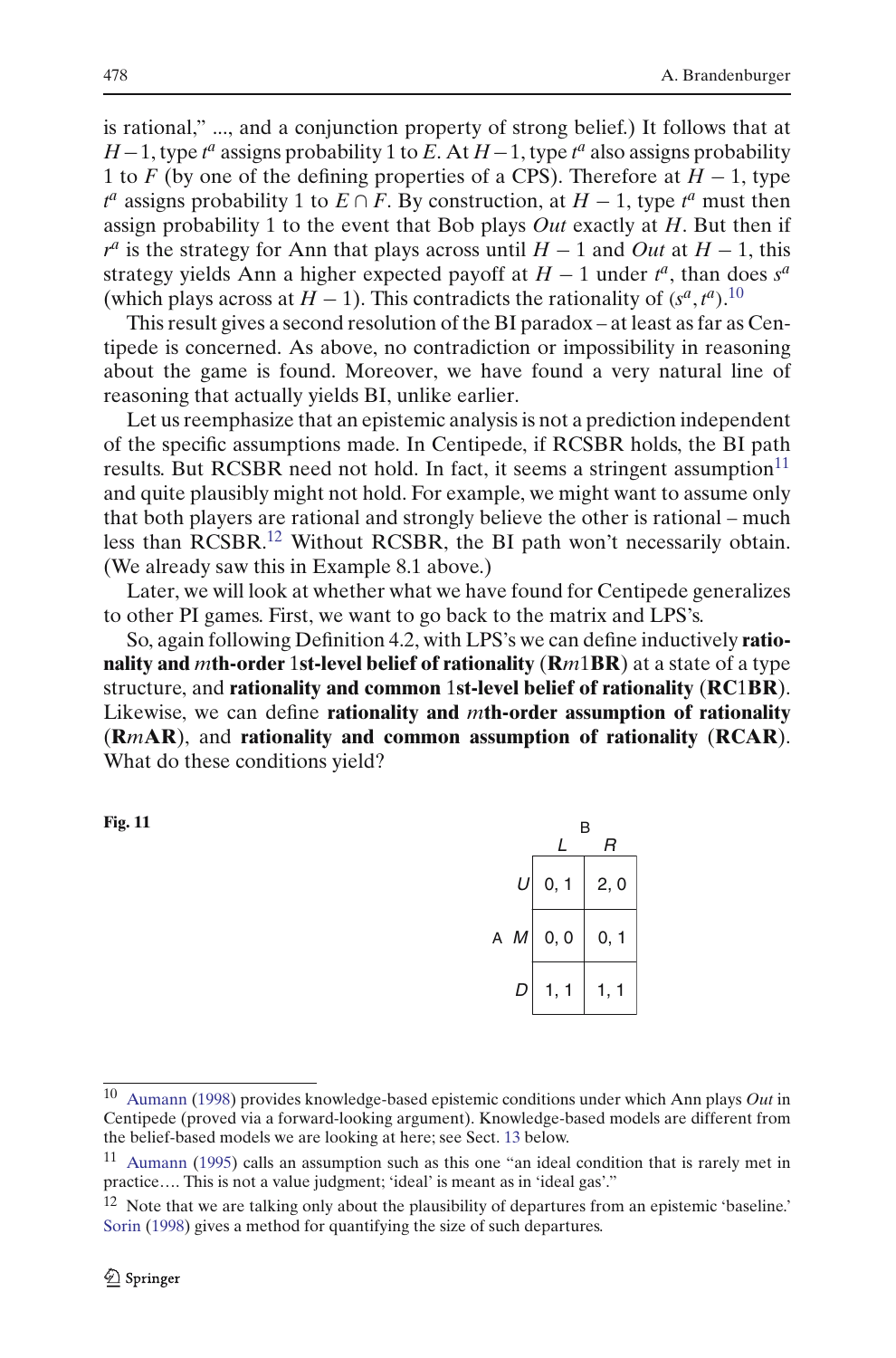<span id="page-14-0"></span>



*Example 8.2* Figure [12](#page-14-0) is an LPS-based type structure for the game of Fig. [11.](#page-13-3) (The secondary measures are in single parentheses, the third-level measures in double parentheses, the fourth-level measures in triple parentheses.)

The rational strategy-type pairs are  $(U, t^a)$ ,  $(D, u^a)$ ,  $(R, t^b)$ , and  $(L, u^b)$ . Also, each type assigns primary probability 1 to rational strategy-type pairs for the other player, so each type believes at the 1st level that the other player is rational. By induction, RC1BR holds at the state  $(U, t^a, R, t^b)$ , for example.

But notice that while type  $t^b$  for Bob believes at the 1st level that Ann is rational, this type doesn't assume Ann is rational. This is because *t <sup>b</sup>* considers the irrational strategy-type pair  $(M, t^a)$  for Ann infinitely more likely than the rational pair  $(U, t^a)$ . Arguably, if Bob is really 'trying to think' that Ann is rational, he should put the rational pair  $(U, t^a)$  first. If he does, then he will rationally play *L* not *R*. Ann, presumably, will play *D*. The (unique) IA profile  $(D, L)$  results.

If we replace belief at the 1st level with assumption – i.e., consider RCAR in place of  $RC1BR - in$  the game of Fig. [11,](#page-13-3) then the IA outcome  $(1, 1)$  will always result. Here is a proof for the finite case. Fix an arbitrary finite LPSbased type structure, and a state at which there is RCAR. Let Ann's type at this state be  $t^a$ . Certainly, Ann cannot play  $M$  at this state, since this is (even strongly) dominated. Can Ann play *U*? If so, since she is rational, the primary measure associated with  $t^a$  must put positive weight on *R*. That is, there must be a type  $v^b$  for Bob such that  $(R, v^b)$  gets positive primary probability. Since Ann's type  $t^a$  assumes Bob is rational,  $(R, v^b)$  must be rational. Ann's strategy-type pair  $(U, t^a)$  gets positive probability under some measure in the LPS associated with  $v^b$ . So, for  $(R, v^b)$  to be rational, there must be a type  $v^a$  for Ann such that  $(M, v^a)$  gets positive probability under this same measure, or an earlier measure, in the LPS associated with  $v^b$ . But then,  $v^b$  does not assume Ann is rational, since it doesn't make the rational strategy-type pair  $(U, t^a)$  infinitely more likely than the irrational pair  $(M, v^a)$  (recall that *M* is dominated). This says rationality and 2nd-order assumption of rationality fails – so certainly RCAR does. The conclusion is that under RCAR, Ann will play *D*, as claimed.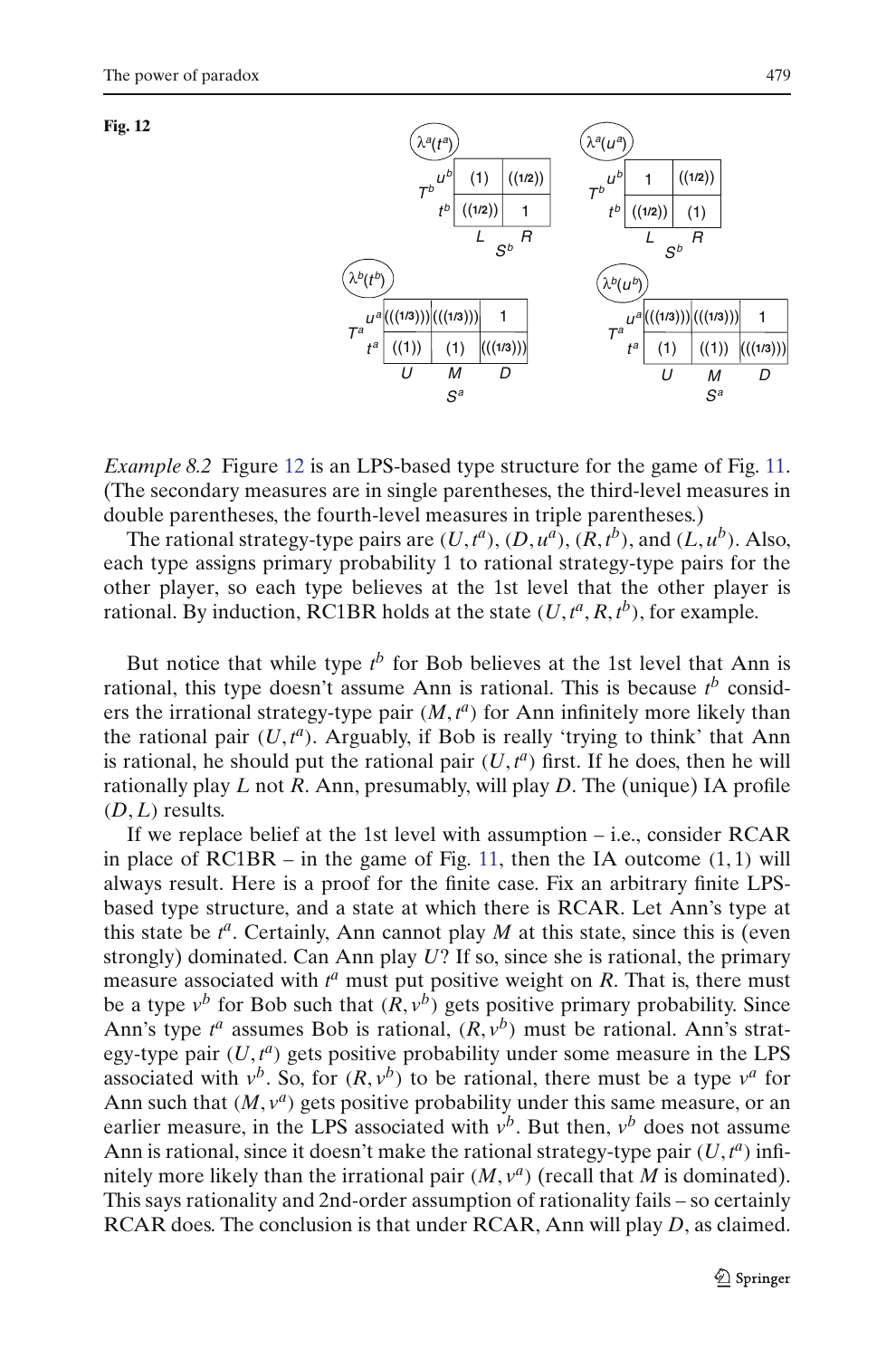

<span id="page-15-1"></span>

<span id="page-15-2"></span>(The claim is also true for a general type structure. This follows from Theorem 6.1(i) in [Brandenburger et al. 2006](#page-26-12).)

Does the same conclusion hold in all games? We will see in the next section.

## <span id="page-15-0"></span>**9 Resolving the paradoxes II**

Back to the tree, and the condition of RCSBR. It turns out that the result that RCSBR yields BI in Centipede was, indeed, special. In general, RCSBR need not yield the BI outcome in a PI game. (We will say later what makes Centipede special.)

*Example 9.1* (A Third Coordination Game) Consider the coordination game in Fig. [13](#page-15-1) and the associated CPS-based type structure in Fig. [14.](#page-15-2)

The rational strategy-type pairs are  $(Out, t^a)$  and  $(Out, t^b)$  for Ann and Bob respectively. Ann's type  $t^a$  strongly believes  $\{(Out, t^b)\}$ , and Bob's type  $t^b$ strongly believes  $\{(Out, t^a)\}$ . By induction, RCSBR holds at the state  $(Out, t^a)$ , *Out*, *t b*).

Here is a game of pure coordination (so that the BI outcome is even Pareto dominant), but the BI outcome need not arise under RCSBR. The key is to see that both (*Down*, *t <sup>a</sup>*) and (*Across*, *t <sup>a</sup>*) are irrational for Ann, since she (strongly) believes Bob plays *Out* . So, at his node, Bob can't believe Ann is rational. If he considers it sufficiently more likely Ann will play *Down* rather than *Across*, he will rationally play *Out* (as happens). In short, if Ann doesn't play *Out*, she is irrational and so 'all bets are off' as to what she will do. She could play *Down*.

The situation described in Example 9.1 may be surprising, at least at first blush, but there does not appear to be anything conceptually wrong with it. Indeed, it points to an interesting way in which the players in a game can literally be trapped by their beliefs – which here prevent them from getting their mutually preferred  $(3, 3)$  outcome.<sup>13</sup>

<span id="page-15-3"></span><sup>13</sup> The (3, 3) outcome does seem very salient in Fig. [13.](#page-15-1) But the game itself is only a partial description of the strategic situation. A full description includes a type structure – our claim is that if the type structure is as in Fig. [14,](#page-15-2) the saliency of (3, 3) disappears.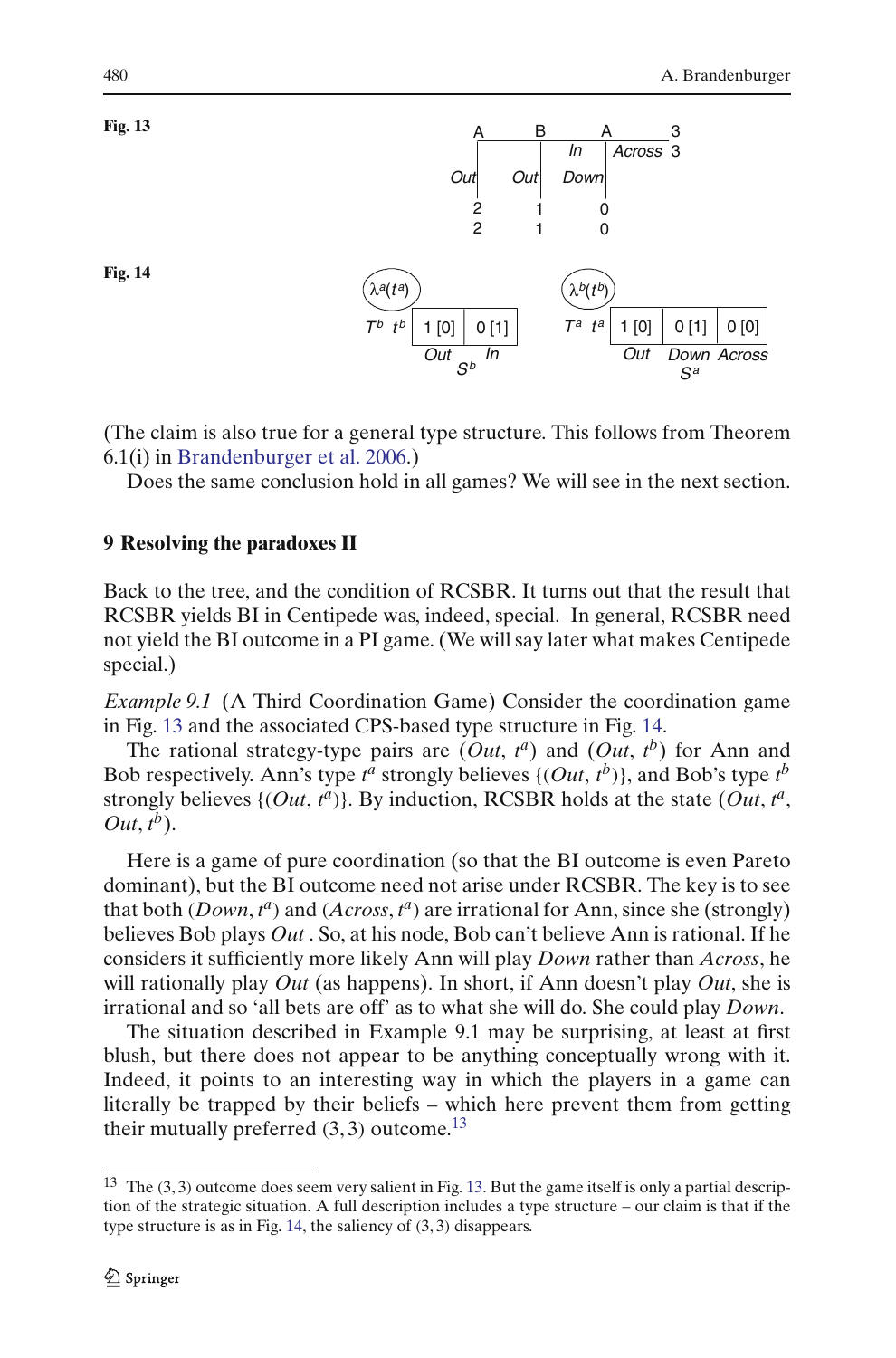<span id="page-16-0"></span>



This said, we still want to identify epistemic conditions which yield the BI outcome in any PI game. We will look at several routes.

Here is the first. Consider the following line of reasoning in Example 9.1 (it gets formalized below): If Ann forgoes the payoff of 2 she can get by playing *Out* at the first node, then surely she must be playing *Across* to get 3. Playing *Down* to get 0 makes little sense since this is lower than the payoff she gave up at the first node. But if Bob considers *Across* (sufficiently) more likely than *Down*, he will play *In*. Presumably then, Ann will indeed play *Across*, and the BI path results.

There is no contradiction with the previous analysis because in Fig. [14,](#page-15-2) Ann is irrational once she doesn't play *Out*, so we can't say Ann should then rationally play *Across* not *Down*. To make *Across* rational for Ann, we have to add more types to the str[ucture.](#page-26-9) [This](#page-26-9) [key](#page-26-9) [insight](#page-26-9) [is](#page-26-9) [due](#page-26-9) [to](#page-26-9) [Stalnaker](#page-27-15) [\(1998](#page-27-15)) and Battigalli and Siniscalchi [\(2002](#page-26-9)). To see how it works, add a second type  $u^a$  for Ann that is the 'reverse' of type  $t^a$ , as in Fig. [15.](#page-16-0) The rational strategy-type pairs for Ann are now  $(Out, t^a)$  and  $(Across, u^a)$ , as shaded. If Bob strongly believes Ann is rational, then at his node he must assign probability 1 to Ann's playing *Across*. He will rationally play *In*. This means type  $t^a$  for Ann doesn't (strongly) believe Bob is rational. The non-BI scenario unravels.

The solution concept that this line of argument yields is **extensive-form rationalizability** (**EFR**), due to [Pearce](#page-27-10) [\(1984](#page-27-10)). [Battigalli](#page-26-17) [\(1997](#page-26-17)) showed that EFR yields the BI outcome in a PI game (under an assumption ruling out certain payoff ties). So, we will get epistemic conditions for BI, as desired. But note that the reasoning above is also forward-induction (FI) reasoning à la [Kohlberg and Mertens](#page-27-11) [\(1986,](#page-27-11) Sect. 2.3). EFR captures FI, too. (Interestingly, while Kohlberg and Mertens introduced FI in the context of non-PI games, we now see that it already arises in PI games – such as Fig. [13.](#page-15-1))

To finish the epistemic analysis: Battigalli and Siniscalchi consider a **complete** CPS-based type structure, which contains, in a certain sense, every possible type for each player. Go back to Definition 4.1. A type structure as defined there is complete if each map  $\lambda^{i}$  is surjective – i.e., for each player *i* and every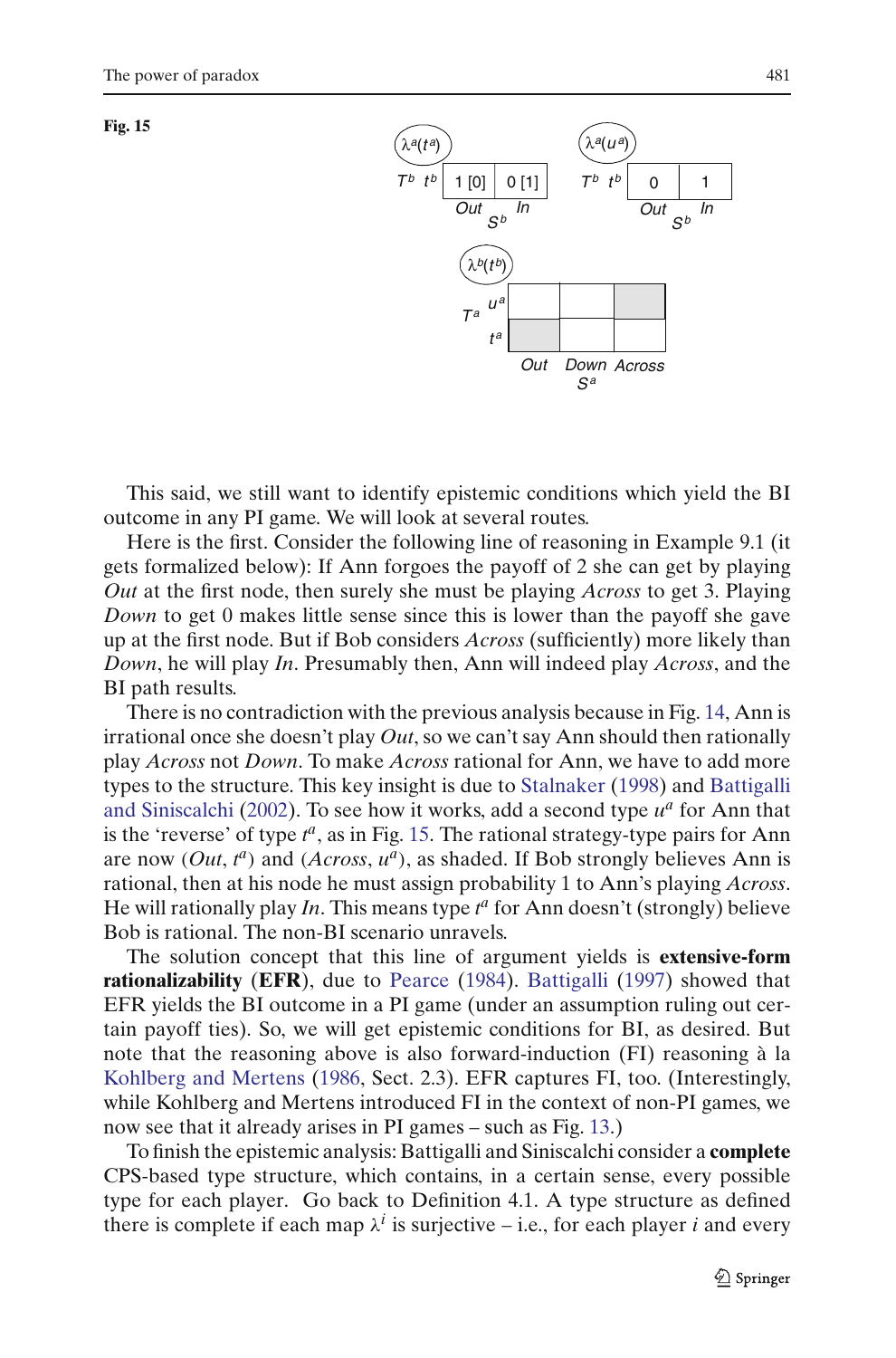<span id="page-17-1"></span>



<span id="page-17-2"></span>**Fig. 17**

(Borel) measure on  $S^{-i} \times T^{-i}$ , there is a type of player *i* with that measure.<sup>14</sup> A complete CPS-based type structure is defined analogously. Battigalli and Siniscalchi prove: *Fix a complete CPS-based type structure. If there is RCSBR at the state* ( $s^1, t^1, \ldots, s^n, t^n$ ), then the strategy profile  $(s^1, \ldots, s^n)$  is extensive-form ratio*nalizable. Conversely, if the profile*  $(s^1, \ldots, s^n)$  *is extensive-form rationalizable, then there is a state*  $(s^1, t^1, \ldots, s^n, t^n)$  *at which there is RCSBR.* 

Next, back to the matrix again. The answer to the question at the end of the previous section is that, in fact, RCAR need not yield an IA outcome.

*Example 9.2* (Battle of the Sexes With an Outside Option) Figure [16](#page-17-1) is the strategi[c](#page-27-11) [form](#page-27-11) [of](#page-27-11) [Battle](#page-27-11) [of](#page-27-11) [the](#page-27-11) [Sexes](#page-27-11) [With](#page-27-11) [an](#page-27-11) [Outside](#page-27-11) [Option](#page-27-11) [\(](#page-27-11)Kohlberg and Mertens[\(1986](#page-27-11), Sect. 2.3); [Osborne and Rubinstein](#page-27-17) [\(1994](#page-27-17), Ex.110.1)) and Fig. [17](#page-17-2) is an associated LPS-based type structure.

The rational strategy-type pairs are  $(Out, t^a)$  and  $(R, t^b)$ . (Both *L* and *R* give Bob a primary expected payoff of 2, but *R* gives Bob a secondary expected payoff of 3, versus 0 from *L*.) By induction, RCAR holds at  $(Out, t^a, R, t^b)$ .

Yet the IA outcome is  $(3, 1)$ . (Osborne and Rubinstein observe that IA in this game gives the Kohlberg and Mertens FI outcome.) As in Example 9.1, there is no conceptual problem with this non-IA scenario. Still, how can we get IA? What is needed is for Bob to consider *D* infinitely more likely than *U*, rather than vice versa. Then he will rationally play *L*, not *R*, and Ann presumably will play *D*. One reason to give *U* infinitely less weight than *D* is that it is eliminated on the first round of IA. Of course, we don't want just to assume the answer and require the weights to work this way. The key again is completeness. Notice that while choosing *U* can never be rational for Ann (for any type), choosing *D* can be rational. In Fig. [18,](#page-18-0) we have added a second type for Ann, which indeed makes *D* rational for her, and shaded her rational strategy-type pairs.

<span id="page-17-0"></span> $14$  Completeness is defined in [Brandenburger](#page-26-18) [\(2003](#page-26-18)). A complete type structure will be uncountably infinite.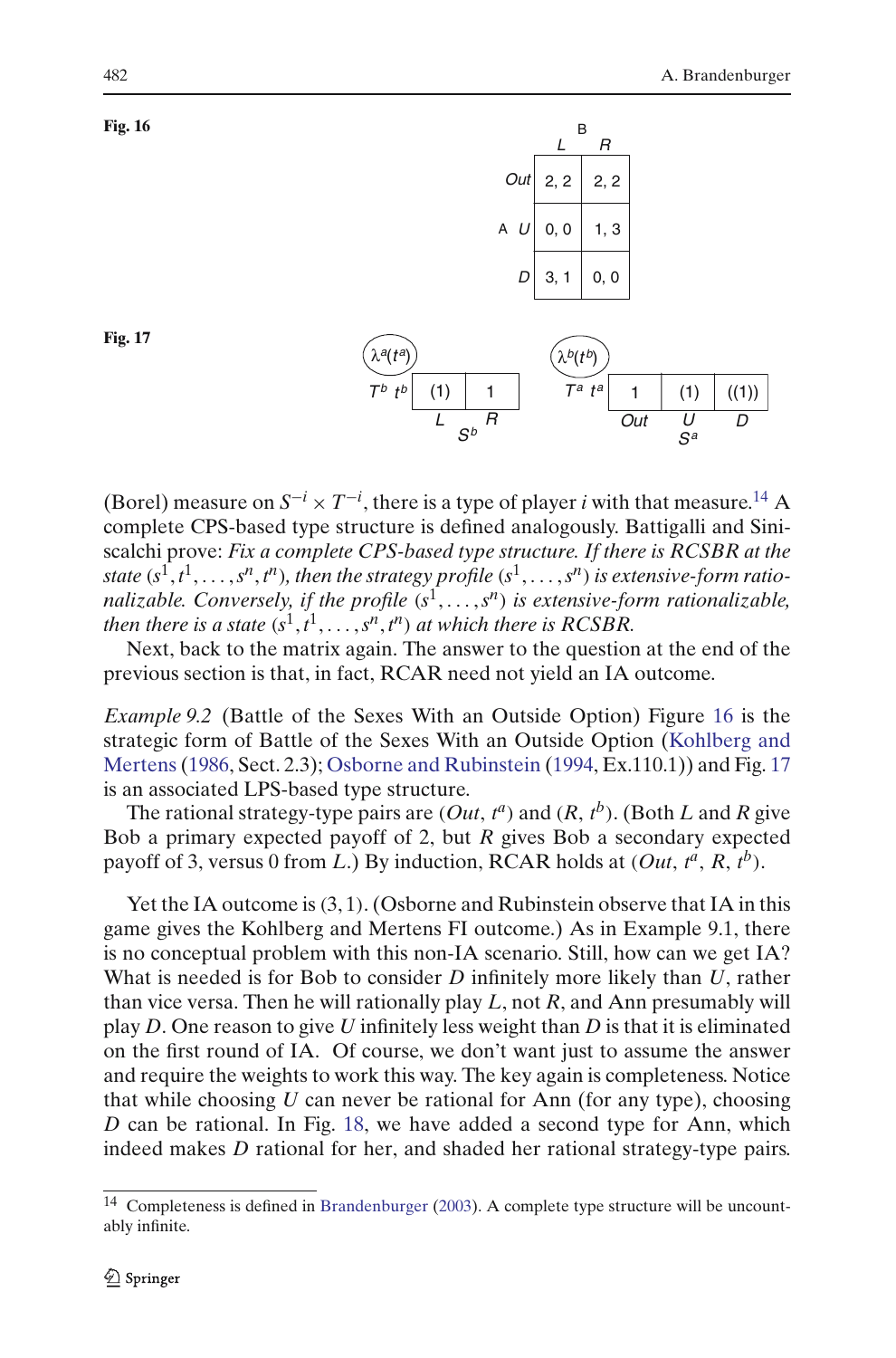<span id="page-18-0"></span>



If Bob assumes Ann is rational, he must consider the shaded states infinitely more likely than the unshaded ones – so he will play *L*, as desired.

For the general case, we need a definition of a complete LPS-based type structure. See [Brandenburger et al.](#page-26-12) [\(2006](#page-26-12)) for a formal treatment that shows the following: *Fix a complete LPS-based type structure. If there is RmAR at the state*  $(s^1, t^1, \ldots, s^n, t^n)$ *, then the strategy profile*  $(s^1, \ldots, s^n)$  *survives*  $(m + 1)$ *rounds of iterated admissibility. Conversely, if the profile*  $(s^1, \ldots, s^n)$  *survives*  $(m + 1)$  *rounds of iterated admissibility, then there is a state*  $(s<sup>1</sup>, t<sup>1</sup>,..., s<sup>n</sup>, t<sup>n</sup>)$  *at which there is RmAR.*

Some observations: First, the result is stated for R*m*AR and not RCAR. See Sects. [10](#page-19-0) – [11](#page-21-0) below for the reason. Of course, for a given game, there is an *m* such that IA stabilizes after *m* rounds.

Remember that the 'philosophy' underneath admissibility is that a player should not rule out any strategies for the other players. The result says that underneath IA is the idea that a player should consider not only all strategies, but also all types, for the other players.

Next, IA yields the BI outcome in a PI game (ruling out certain payoff ties). See [Marx and Swinkels](#page-27-18) [\(1997\)](#page-27-18). So understanding IA gives a second epistemic analysis of BI, in addition to the EFR-based analysis above. (We say more in Sect. [12](#page-22-0) below about strategic- vs. extensive-form analysis.)

Here is a third route to getting BI in PI games, different from the completeness route. [Asheim](#page-25-3) [\(2001](#page-25-3)) develops an epistemic analysis using the properness concept [\(Myerson 1978](#page-27-19)). Go back to Example 9.1. The properness idea says that Bob's type  $t^b$  should view (*Across*,  $t^a$ ) as infinitely more likely than (*Down*,  $t^a$ ) since *Across* is the less costly 'mistake' for Ann, given her type  $t^a$ . Unlike the completeness route taken above, the irrationality of both *Down* and *Across* (given Ann's type *t <sup>a</sup>*) is accepted. But the relative ranking of these 'mistakes' must be in the right order. With this ranking, Bob is irrational to play *Out* rather than *In*. Ann presumably will play *Across*, and we get BI again. [Asheim](#page-25-3) [\(2001](#page-25-3)) formulates a general such result.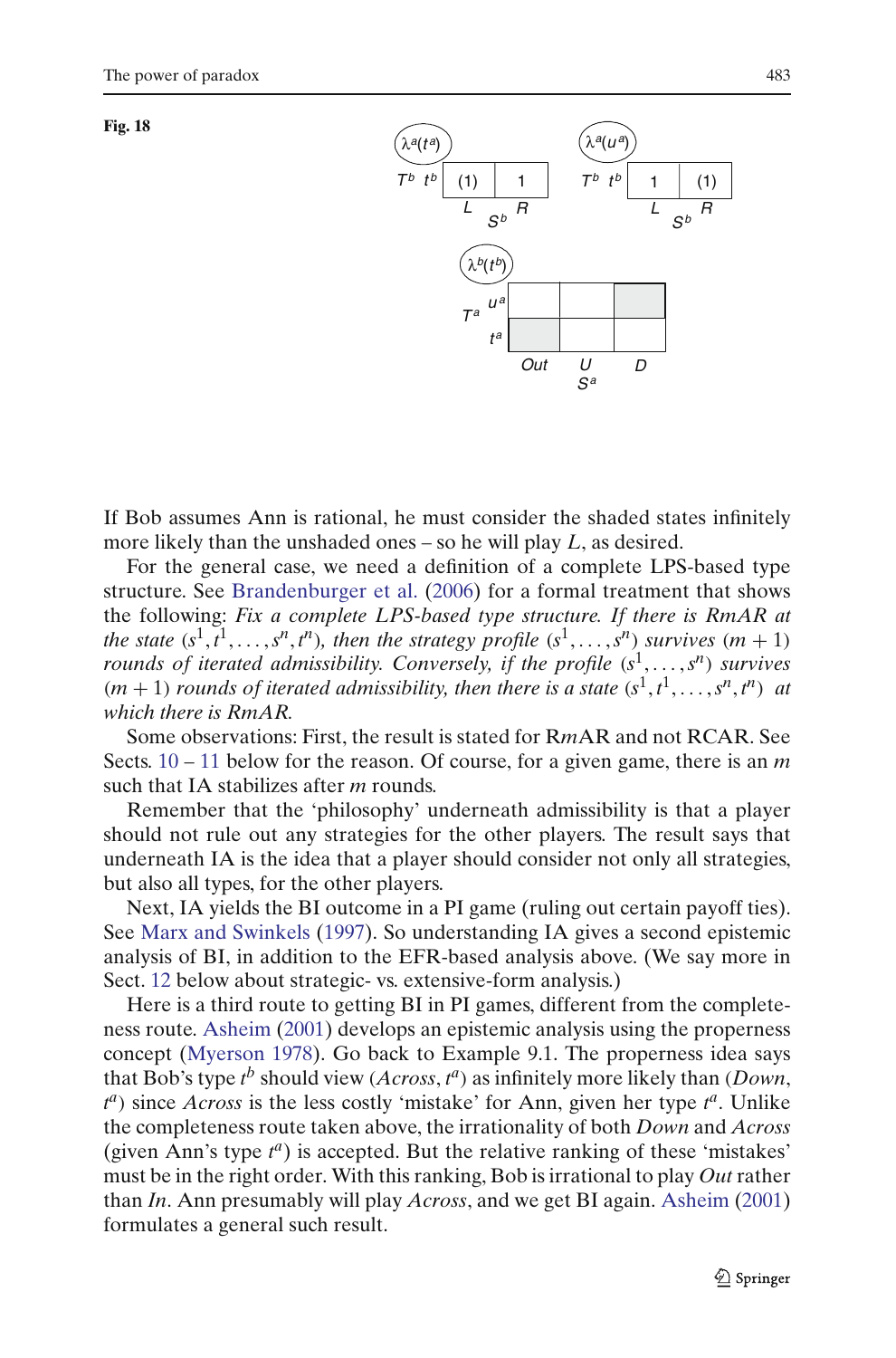Finally, we point out once more that BI – and IA – aren't inevitable predictions of an epistemic analysis. These predictions rest on very specific conditions on the game, such as RCSBR, R*m*AR, and completeness.

## <span id="page-19-0"></span>**10 Solution concepts**

In analyzing our game-theoretic paradoxes, we have considered a number of epistemic conditions. Here, we organize these conditions and see that a unified picture emerges. Basically, the conditions are all characterized by various forms of iterated dominance. Some of these dominance concepts have only been understood – or even defined – via the epistemic program. So these discoveries and the overall scheme that emerges are another benefit of the program.

The first epistemic condition was RCBR (rationality and common belief of rationality). Then we looked at various 'refinements' of RCBR, as summarized in Table [1.](#page-19-1) Table [2](#page-20-0) shows what is known about the characterization of these conditions. (Here  $\approx$  means "is characterized by".)

Some comments on the table:

- **a.** In the first row, IU is the set of iteratively undominated strategies (Sect. [4\)](#page-2-0).
- **b.** In the second row,  $S^{\infty}W$  is the set of strategies that remain after one round of deletion of inadmissible (weakly dominated) strategies followed by iterated deletion of strongly dominated strategies [\(Dekel and Fudenberg](#page-26-19) [1990](#page-26-19)). Also in the second row,  $S^{\infty}CD$  is the set of strategies that remain after one r[ound](#page-27-20) [of](#page-27-20) [deletion](#page-27-20) [of](#page-27-20) [conditionally](#page-27-20) [dominated](#page-27-20) [strategies](#page-27-20) [\(](#page-27-20)Shimoji and Watson [1998](#page-27-20)) followed by iterated deletion of strongly dominated strategies. As a special case here, [Ben Porath](#page-26-13) [\(1997](#page-26-13)) showed that in PI games satisfying a no-ties condition, RCIBR is characterized by  $S^{\infty}W$ . Example 8.1 is an instance of this. The  $S^{\infty}W$  set in three-legged Centipede is {*Out*,  $Down\} \times \{In, Out\}$ , so certainly includes the profile (*Down*, *In*) we saw was possible under RCIBR.
- **c.** In the third row, *m*-IA (resp. *m*-EFR) is the set of strategies that remain after *m* rounds of iterated admissibility (resp. *m* rounds of extensive-form rationalizability). We also record that EFR is equivalent round-for-round to iterated conditional dominance (ICD) – which is essentially "iterated strong dominance on the tree." (See [Shimoji and Watson 1998.](#page-27-20)) Similar

<span id="page-19-1"></span>

| ******                                                                                                                                                                   |                                                                                                                                                                            |
|--------------------------------------------------------------------------------------------------------------------------------------------------------------------------|----------------------------------------------------------------------------------------------------------------------------------------------------------------------------|
| Matrix                                                                                                                                                                   | Tree                                                                                                                                                                       |
| <b>RCBR</b> (Rationality and common belief of rationality)                                                                                                               |                                                                                                                                                                            |
| <b>RC1BR</b> (Rationality and common<br>1st-level belief of rationality)<br><b>RCAR</b> (Rationality and common<br>assumption of rationality)<br><b>LPS-Completeness</b> | <b>RCIBR</b> (Rationality and common<br>initial belief of rationality)<br><b>RCSBR</b> (Rationality and common<br>strong belief of rationality)<br><b>CPS-Completeness</b> |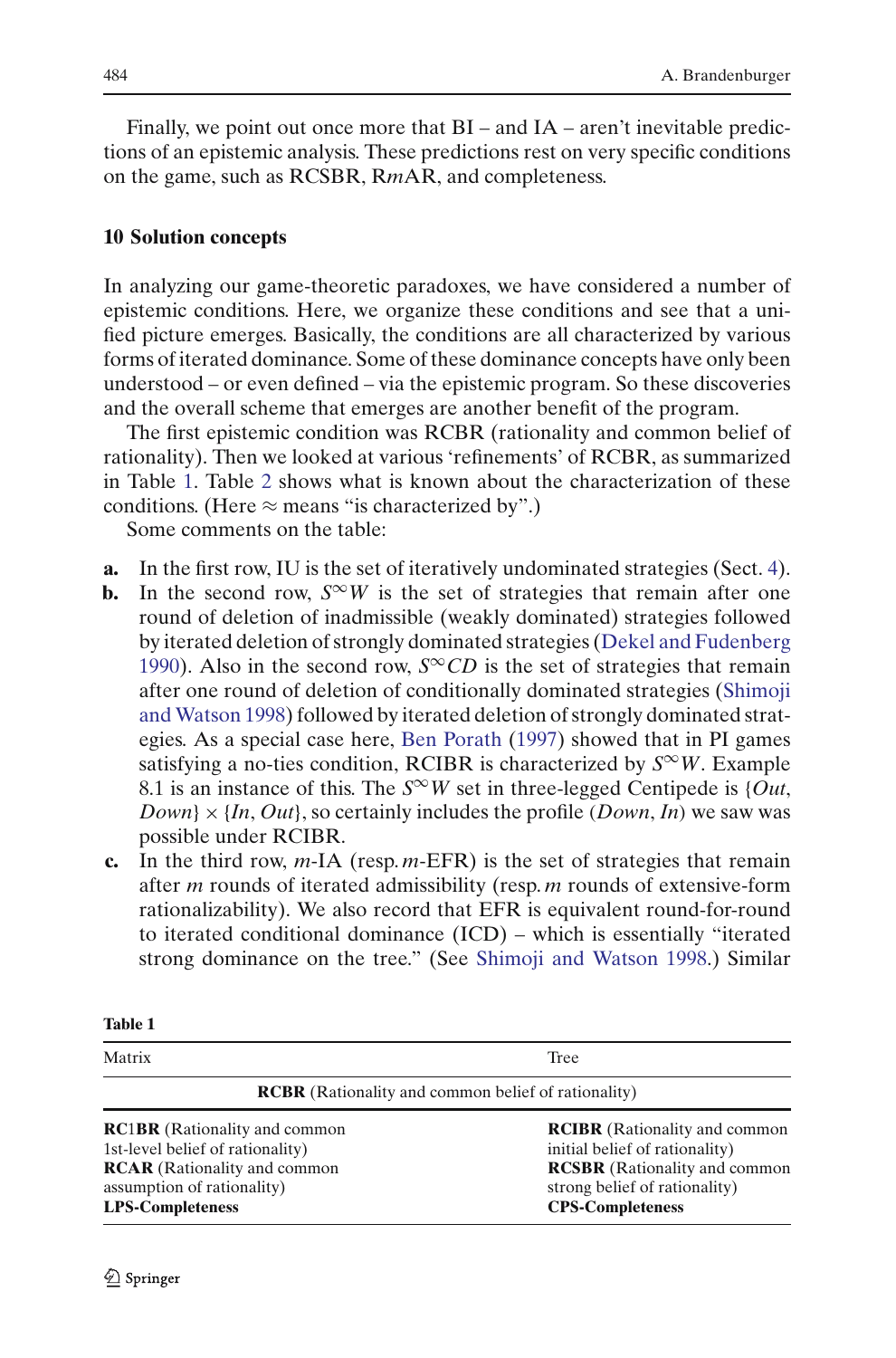#### **Table 2**

<span id="page-20-0"></span>

| Matrix                                                                                                       | Tree                                                                                                                                 |
|--------------------------------------------------------------------------------------------------------------|--------------------------------------------------------------------------------------------------------------------------------------|
|                                                                                                              | $RCBR \approx IU$                                                                                                                    |
| <b>RC1BR</b> $\approx$ <b>S<sup><math>\infty</math></sup>W</b> (See Brandenburger<br>1992, Börgers 1994)     | <b>RCIBR</b> $\approx$ S <sup><math>\infty</math></sup> CD (See Ben Porath 1997,<br>Battigalli and Siniscalchi 1999)                 |
| <b>R</b> <i>m</i> <b>AR</b> & Completeness $\approx$ $(m + 1)$ <b>-IA</b><br>(See Brandenburger et al. 2006) | <b>R</b> <i>mSBR</i> & Completeness $\approx$ $(m+1)$ -EFR<br>$(=(m+1)-ICD)$ (See Battigalli and Sinis-<br>calchi 2002)              |
| PI Games: m-IA yields BI outcome<br>(for sufficiently large $m$ ) (See Marx and<br>Swinkels 1997)            | PI Games: <i>m</i> -EFR yields BI outcome (for<br>sufficiently large $m$ ) (See Battigalli 1997)                                     |
| <b>RCAR &amp; Completeness is impossible</b><br>(See Brandenburger et al. 2006)                              | &<br>Completeness<br>$\approx$ EFR<br>RCSBR<br>$(= ICD)$ (See Battigalli and Siniscalchi<br>2002)<br>PI Games: EFR yields BI outcome |
| $RCAR \approx SAS$ (See Brandenburger et al.<br>2006)                                                        | $RCSBR \approx ?$                                                                                                                    |
| PI Games: RCAR yields a Nash-equilib-<br>rium outcome (See Brandenburger and<br>Friedenberg 2004)            | PI Games: RCSBR yields a Nash-equilib-<br>rium outcome (See Friedenberg 2002)                                                        |

to the second row, we get equality between the left-hand and right-hand solution concepts in the third row for the case of a generic tree. (See, e.g., [Shimoji 2004.](#page-27-21))

- **d.** Note the impossibility result in the fourth row. RCAR is impossible in a complete (LPS-based) type structure. We come back to this in the next section.
- **e.** In the fifth [row,](#page-26-12) [SAS](#page-26-12) [stands](#page-26-12) [for](#page-26-12) ["self-admissible](#page-26-12) [set,"](#page-26-12) [defined](#page-26-12) [in](#page-26-12) Brandenburger et al. [\(2006](#page-26-12)). SAS's may be viewed as the weak-dominance analog to [Pearce](#page-27-10) [\(1984](#page-27-10)) best-response sets (BRS's). But while the BRS's of a game are all contained in the IU set, the SAS's need not be contained in the IA set. We saw this in Battle of the Sexes With an Outside Option (Example 9.2). The profile (*Out*, *R*) was playable under RCAR, but even disjoint from the IA set. (In Example 8.2, we argued that an SAS outcome was an IA outcome – but this was special.)
- **f.** Also in the fifth row, note that the characterization of RCSBR in general trees is open.
- **g.** The table notes what various solution concepts yield in the special case of PI games. These statements are proved under various payoff restrictions. See the references for details.
- **h.** Note, in particular, the result that in a PI game, RCSBR yields a Nash-equilibrium outcome. This is the 'real' reason why RCSBR gives BI in Centipede (Sect. [8\)](#page-10-1). In Centipede, there is a unique Nash path and it coincides with the BI path. Of course, this isn't true in general – e.g., the Coordination Game in Example 9.1.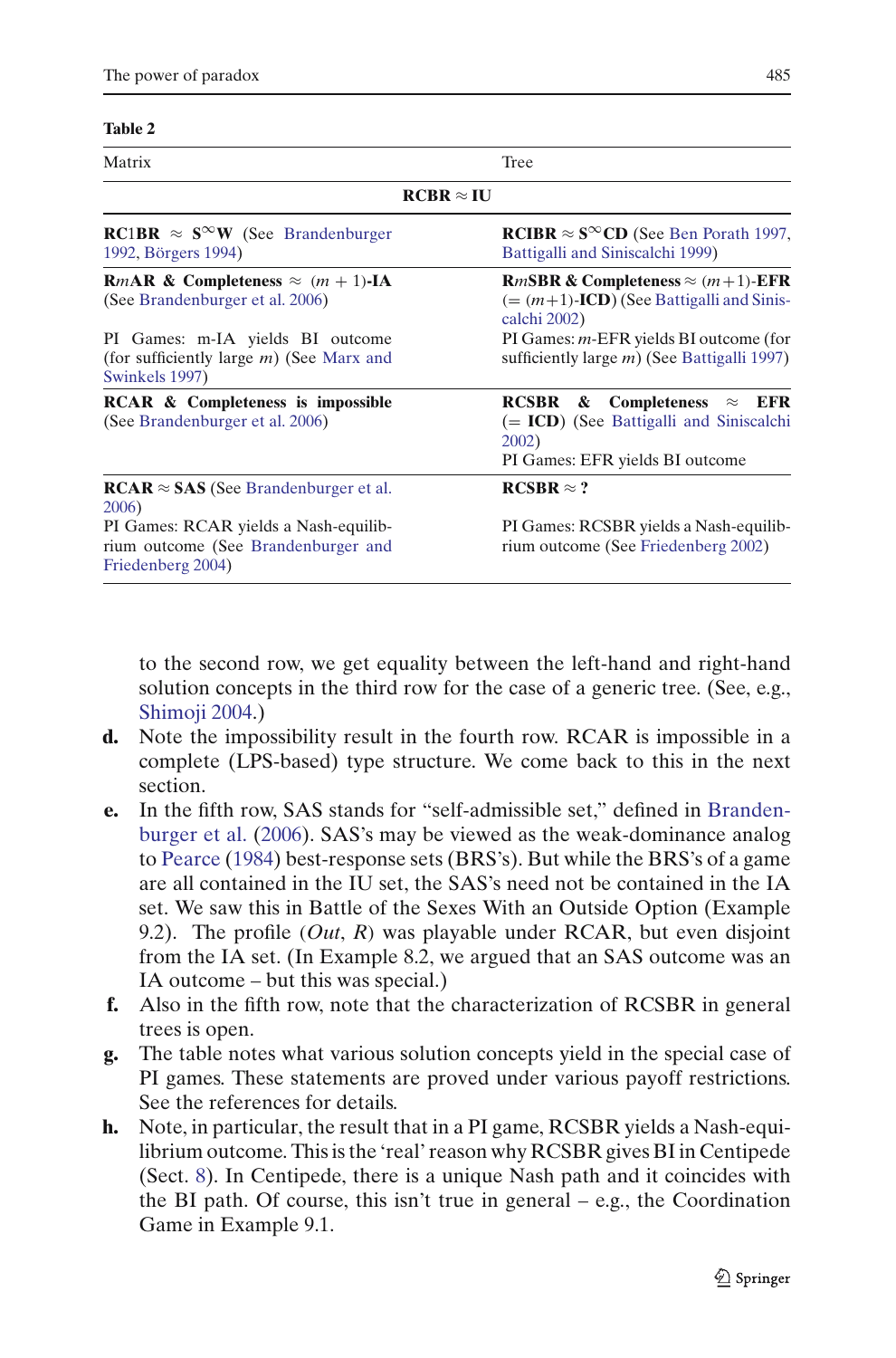Much of the epistemic program in game theory can be thought of as studying 'refinements' of the basic RCBR condition on a game. (Table [2](#page-20-0) shows what is known about some of these refinements – but it is certainly not exhaustive.) To some extent, the program can be seen as a response to the equilibrium refinements program of the 1980s. In that program, the starting point was Nash equilibrium. Various modifications of equilibrium were proposed, and attempts made to interpret these as reflecting one or another underlying notion of rationality (plus belief in rationality, etc.). For Mertens, a leading proponent, this direction of analysis was a conscious choice: "In this way, we may eventually reach an axiomatisation, and an interpretation in terms of rationality, without imposing any explicit preconception about what rationality exactly means, except for some general a priori requirement[s]" [\(Mertens 1989,](#page-27-22) p. 583). The epistemic program is different in two ways. It starts with explicit definitions of rationality, belief, etc., refines these conditions, and tries to work out implications for the play of a game. Also, Nash equilibrium is no longer the starting point, but a particular case (as noted in Sect. [4\)](#page-2-0).

#### <span id="page-21-0"></span>**11 Paradox regained?**

Naturally, the epistemic program has uncovered new foundational questions in game theory. The existence of structures containing all possible types of the players (Sect. [9\)](#page-15-0) is one such issue. After all, such a structure sounds rather like the "sets of everything" that are well known to cause difficulties in mathematics (Russell's Paradox, etc.). Can such a structure actually exist?<sup>15</sup>

In the literature, various kinds of 'large' type structures have been considered. When types are associated with ordinary probabilities, existence results were obtained by [Armbruster and Böge](#page-25-6) [\(1979\)](#page-25-6), [Böge and Eisele](#page-26-21) [\(1979\)](#page-26-21), Mertens and Zamir [\(1985](#page-27-23)), and others. [Battigalli and Siniscalchi](#page-26-8) [\(1999](#page-26-8)) and Brandenburger et al. [\(2006](#page-26-12)) give existence results for the cases of CPS's and LPS's respectively. But n[on-existence](#page-27-24) [is](#page-27-24) [also](#page-27-24) [possible;](#page-27-24) [see,](#page-27-24) [e.g.,](#page-27-24) [Fagin et al.](#page-26-22) [\(1999\)](#page-26-22), Heifetz and Samet [\(1999](#page-27-24)), [Meier](#page-27-25) [\(2005](#page-27-25)), and [Brandenburger and Keisler](#page-26-23) [\(2006](#page-26-23)).<sup>16</sup>

A way to understand the boundary between the existence and non-existence results is via mathematical logic. The epistemic approach to game theory says that players have beliefs about the game – about other players' strategies, beliefs, rationality, etc. Now, we add a specific language  $-$  i.e., logic  $-$  in which these

<span id="page-21-1"></span><sup>&</sup>lt;sup>15</sup> Are complete type structures really needed for the theorems quoted in Sect. 9? (I am grateful to the referees for raising this issue.) Examples 9.1 and 9.2 show that an arbitrary type structure won't suffice, but also suggest that perhaps we can add just the 'right' types to the given structure, without adding all possible types. The difficulty with this approach is that what the right types are will depend on the game in question. (If tailoring epistemic conditions to a particular game, we could even require directly that the strategy profile we're interested in is played.) Completeness seems an appropriate game-independent condition.

<span id="page-21-2"></span><sup>&</sup>lt;sup>16</sup> There are also existence results (e.g., [Aumann 1999](#page-25-7)) and non-existence results (e.g., [Fagin 1994](#page-26-24); [Heifetz and Samet](#page-27-26) [\(1998\)](#page-27-26); [Heifetz](#page-27-27) [\(1999\)](#page-27-27), for knowledge structures (Sect. [13](#page-24-0) below).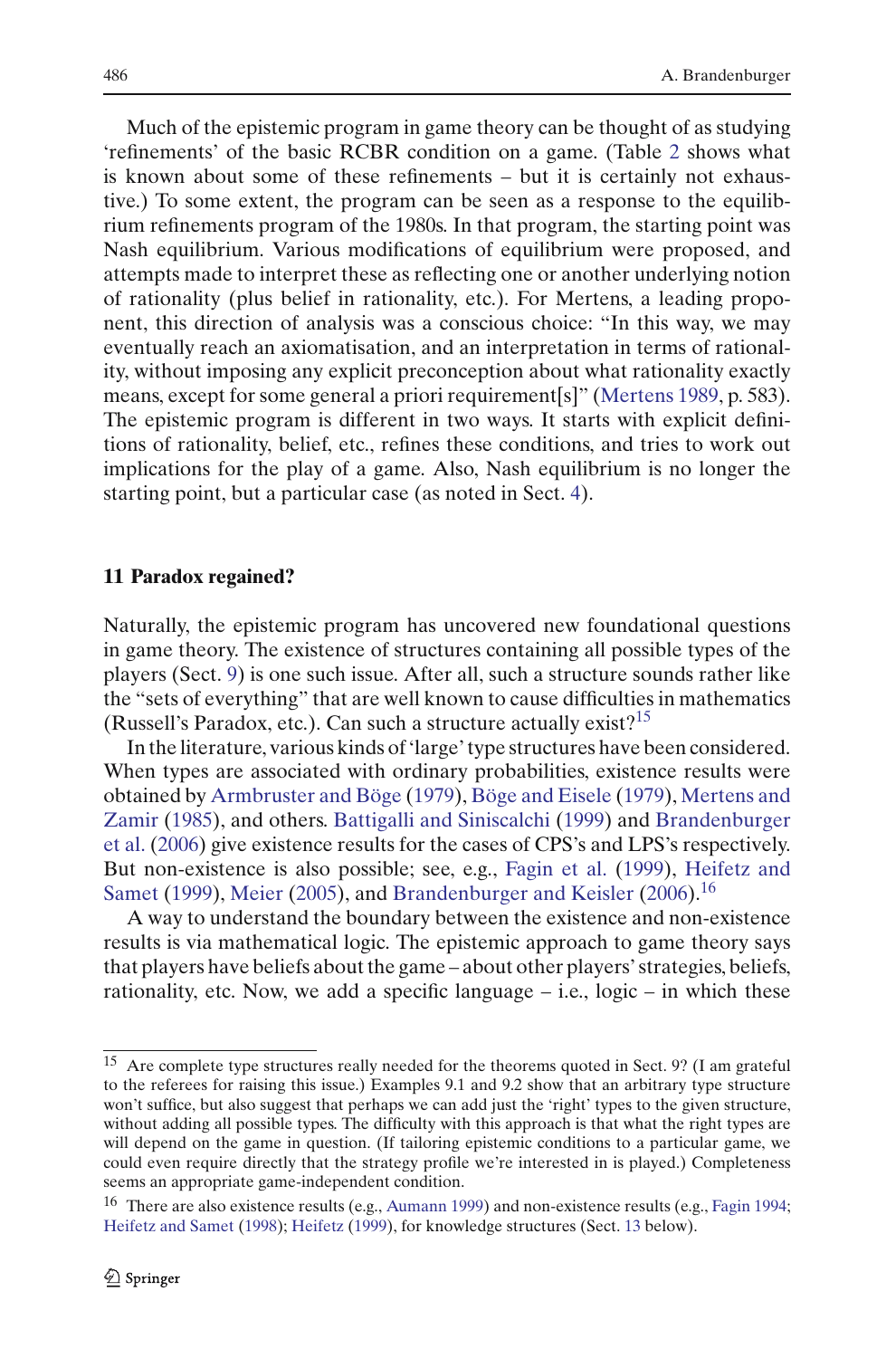beliefs are formed. See the papers in *Special Issue on Interactive Epistemology* [\(this journal 1999](#page-27-9)) and the references there.

Analyzed this way, the boundary between existence and non-existence results turns on the expressibility of the language considered. In particular, the papers cited above (and others) that give existence results make various topological and measure-theoretic assumptions that, from a logical perspective, effectively restrict the language the players can use to form beliefs. With the restrictions, spaces of all beliefs become possible.

A largely open area is to find logics that allow us to carry out epistemic analyses like the ones discussed in the earlier sections. Such logics must be able to express concepts such as rationality, strong belief, assumption, etc., allow the existence of complete structures, and yield conclusions about solution concepts, as earlier. An analysis of this type would have the benefit of being much more explicit about the players' reasoning processes in games. [Ewerhart](#page-26-25) [\(2002](#page-26-25)) and [Board](#page-26-26) [\(2002;](#page-26-26) [2004](#page-26-27)) take steps in this direction – on the matrix and tree, respectively.

Let's go back to the pre-logical – i.e., topological and measure-theoretic – approach to getting complete type structures. Table [2](#page-20-0) indicates that, even then, there is a 'limit to analysis.' For a given game matrix and any number *m*, R*m*AR is possible under completeness, but RCAR under completeness is impossible. True, neither condition is in any way necessary for a satisfactory analysis of a game. (In Sect. [9,](#page-15-0) we emphasized in particular that incomplete structures are meaningful and interesting.) But both conditions do seem basic to a 'fully rational' analysis of games, and the fact that both can't hold is definitely disturbing.

The analogous conditions on the tree – RCSBR and (CPS-based vs. LPSbased) completeness – are consistent. (Refer again to Table [2](#page-20-0) and to Sect. [9.](#page-15-0))

Why the difference? The basic reason appears to be that the strategic-form analysis is more demanding. In particular, it satisfies an invariance requirement, discussed next.

# <span id="page-22-0"></span>**12 Strategic versus Extensive analysis <sup>17</sup>**

Kohlberg and Mertens [\(1986](#page-27-11), Sect. 2.4) argued that a 'fully rational' analysis of games should be invariant – i.e., should depend only on the fully reduced strategic form.<sup>[18](#page-22-1)</sup> (See also [Mertens](#page-27-22) [\(1989,](#page-27-22) p. 582) for further discussion.) In this they appealed to early results in game theory [\(Dalkey 1953;](#page-26-28) [Thompson 1952](#page-27-28)) which established that two trees sharing the same reduced strategic form differ from each other by a (finite) sequence of elementary transformations of the tree, each of which can be argued to be 'strategically inessential.' Kohlberg and

<sup>17</sup> This section draws on material in "Common Assumption of Rationality in Games" by Brandenburger and Friedenberg (2002) This paper is superseded by [Brandenburger et al.](#page-26-12) [\(2006](#page-26-12)).

<span id="page-22-1"></span> $18$  The strategic form after elimination of any (pure) strategies that are duplicates or convex combinations of other strategies.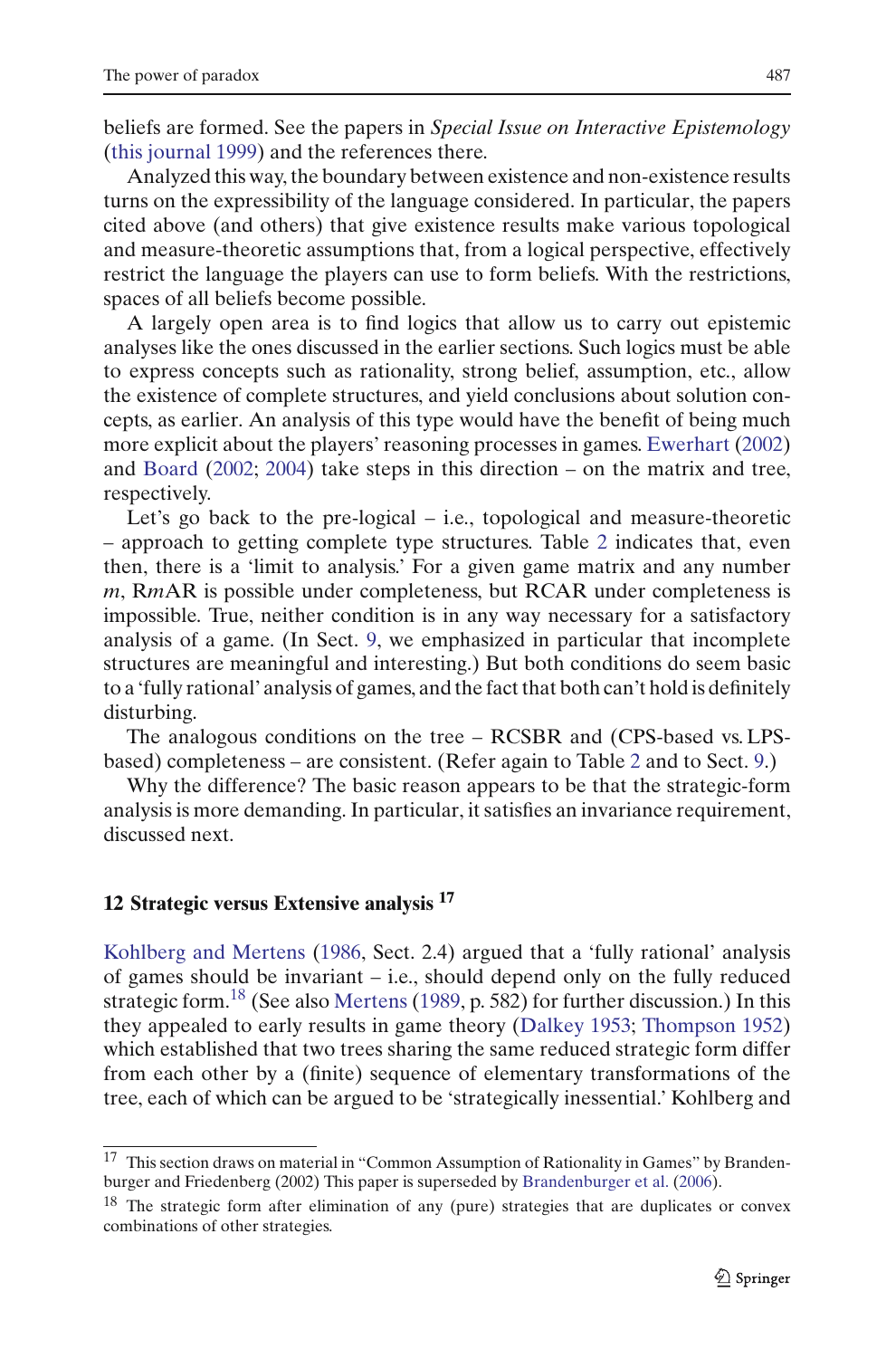Mertens added a fourth transformation involving convex combinations, to get to the fully reduced strategic form.<sup>19</sup>

As for how to ensure invariance, [Kohlberg and Mertens](#page-27-11) [\(1986,](#page-27-11) Sect. 2.7) give the essential idea, although couched in terms of equilibrium. Here, we give a purely decision-theoretic version (which is then directly relevant to epistemic analysis). Fix a decision tree  $T - i.e.,$  a two-player game tree, where one player (*D*) is the decision maker and the other player (*N*) is Nature, and we specify payoffs for *D* only. Let  $\Lambda$  be the matrix associated with *T*, where *D* chooses the row and N chooses the column. Say that T reduces to matrix  $M$  if  $\Lambda$  differs from *M* by the addition of duplicate rows or columns, or rows that are convex combinations of other rows.[20](#page-23-1) We then have: *A row in M is admissible if and only if it is rational in every tree T that reduces to M.*

The forward direction uses standard arguments.<sup>[21](#page-23-2)</sup> For the converse, let *r* be a row in *M* that is weakly dominated by a mixture of rows  $\sigma$ , and let *C* be the set of columns on which  $\sigma$  does strictly better than  $r$ . Consider the following tree *T*: (i) *D* moves first and chooses between the single move  $\{r, \sigma\}$  and any of the other rows; (ii) *N* then moves, in ignorance of this move, and chooses a column; (iii) finally, if *D* chose  $\{r, \sigma\}$  and *N* chose one of the columns from *C*, there is a single information set *H* at which *D* gets to choose between *r* and  $\sigma$ . The tree *T* reduces to *M*. Also, choosing  $\sigma$  at *H* will be strictly better for *D* than choosing *r*, so *r* isn't rational in *T*, as required.

So, in decision theory, admissibility implies invariance – in fact, is equivalent to it. If we build up our game analysis using a decision theory that satisfies admissibility, we can hope to get invariance at this level too. LPS-based decision theory satisfies admissibility. As wanted, the resulting strategic-form solution concepts in Table  $2 - S^{\infty}W$  $2 - S^{\infty}W$ , *m*-IA, SAS – are all invariant in the Kohlberg and Mertens sense. (See [Brandenburger and Friedenberg 2004.](#page-26-20)) The extensive-form concepts in Table [2](#page-20-0) aren't.

Back to the epistemic conditions: R*m*AR and completeness yields an invariant prediction, because  $(m+1)$ -IA is invariant. Arguably then, the inconsistency of RCAR and completeness – as opposed to the consistency of RCSBR and completeness – is the price that has to be paid for having an invariant analysis.

In any event, it does seem that some basic requirement has to be given up in the search for the 'fully rational' analysis of games. If not exactly a paradox, this is certainly a surprising situation for game theory. To quote [Mertens](#page-27-22) [\(1989,](#page-27-22) p. 583):

<span id="page-23-0"></span><sup>&</sup>lt;sup>19</sup> The Dalkey–Thompson transformations can be replaced by the [Elmes and Reny](#page-26-29) [\(1994\)](#page-26-29) transformations, which preserve perfect recall [\(Kuhn 1953](#page-27-29)).

<span id="page-23-1"></span><sup>20</sup> Why not consider convex combination of columns? Under the [\(Anscombe and Aumann 1963\)](#page-25-8) viewpoint, *D*'s payoffs are really expected payoffs over objective lotteries. It is then natural to say that *D* can mix over these lotteries – creating a row that is a convex combination of other rows. But *N* does not mix.

<span id="page-23-2"></span><sup>&</sup>lt;sup>21</sup> If *r* is an admissible row in *M*, then it is optimal under some full-support measure  $q$  on the columns of *M*. From *q*, define a full-support measure on the columns of  $\Lambda$ , and argue that *r* is also admissible in  $\Lambda$ . Use the new measure to define a CPS on *T*. Argue that if *r* isn't rational in *T*, given this CPS, then it is inadmissible in  $\Lambda$ .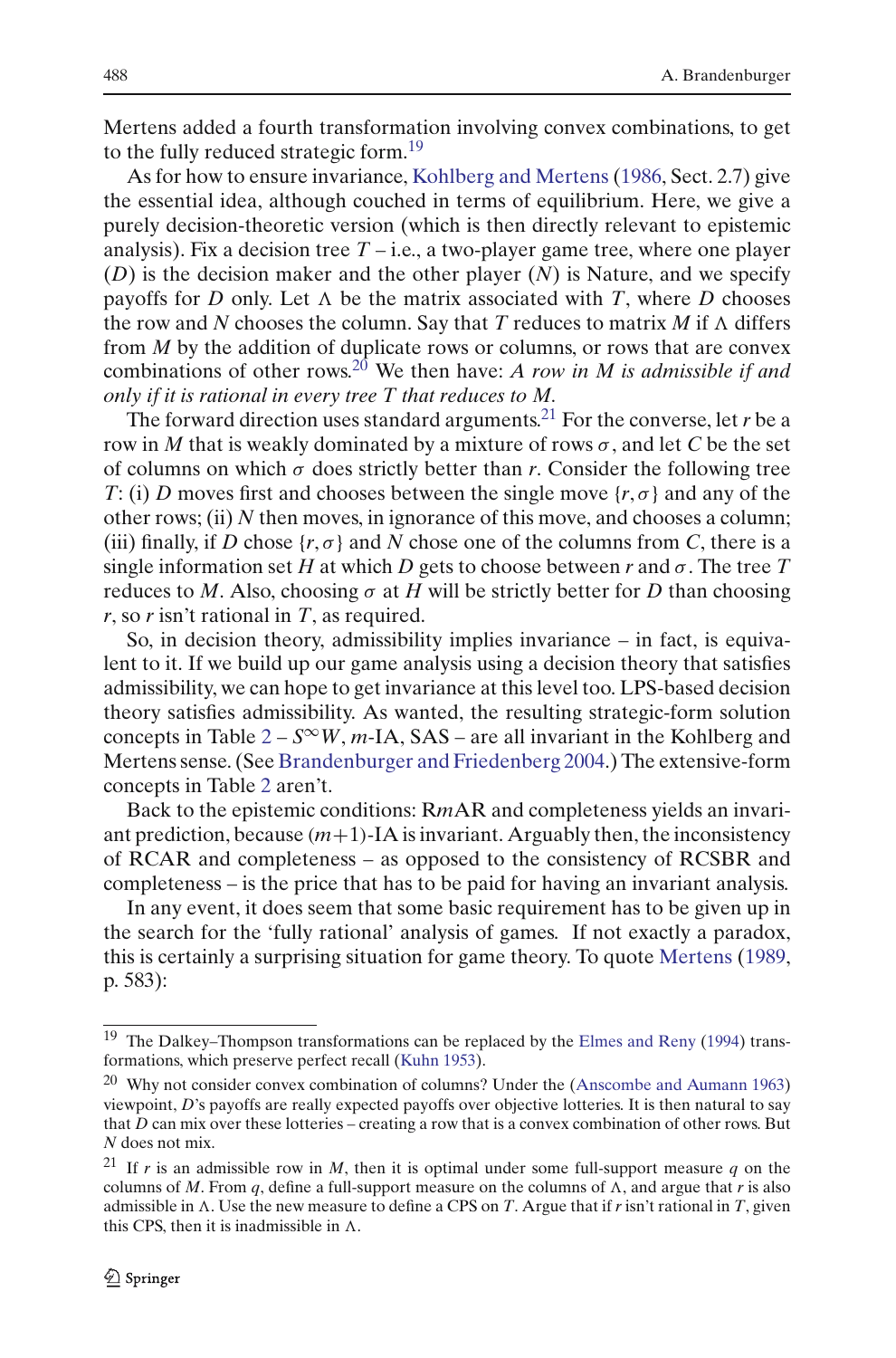It is as if every time we think we finally get a hold on what rational behaviour means, we find ourselves having grasped only a shadow. Maybe this means there is excessive  $\hat{\nu} \beta \rho \iota \zeta$ in this endeavour: that rationality is something belonging to the gods themselves, and that should not be stolen from them. Maybe it is the tree of knowledge itself, that we should not touch?

Perhaps the problem of inconsistent requirements says we are allowed to know one thing – that rationality in its 'ultimate form' simply cannot be.

#### <span id="page-24-0"></span>**13 Knowledge-based approach**

Throughout, we have focused on the epistemic literature that thinks of the players in a game as having beliefs about one another's strategies, beliefs about these beliefs, etc. As pointed out right at the start in Example 4.1, these beliefs don't have to be correct in any sense. In general, a player's type needn't even assign positive probability to the actual strategy-type pair of another player (or have that pair in its support in the infinite case).

Knowledge as usually formalized is different from belief, in that if a player knows an event *E*, then *E* indeed happens. Knowledge can be present in the belief-based approach, in the form of observation. If his information set *H* is reached, player*i* observes (and is correct) that the other players' strategies must be among those that allow *H*. These observations constitute the conditioning events in a CPS (refer back to Sect. 6). In the strategic-form approach, there is no (non-trivial) knowledge, just the sequence of hypotheses that makes up an LPS.

Philosophically, the overall view is that only observables are knowable. Unobservables are subject to belief, not knowledge. In particular, other players' strategies are unobservables, and only moves are observables.

Another strand in the literature does allow knowledge about the strategies chosen by [other](#page-25-9) [players.](#page-25-9) [See,](#page-25-9) [among](#page-25-9) [others,](#page-25-9) [Aumann](#page-25-5) [\(1995;](#page-25-5) [1998](#page-25-4)), Balkenborg and Winter [\(1997](#page-25-9)), [Halpern](#page-27-30) [\(1999;](#page-27-30) [2001\)](#page-27-31), [Samet](#page-27-32) [\(1996\)](#page-27-32), [Stalnaker](#page-27-33) [\(1996\)](#page-27-33), and also the exchange between [Binmore](#page-26-30) [\(1996](#page-26-30)) and [Aumann](#page-25-10) [\(1996\)](#page-25-10).

There appear to be some connections between the belief-based and knowledge-based approaches, but also significant differences. Counterfactuals play an important role in a knowledge-based analysis, if we want to talk about what a player thinks at an information set that cannot be reached given what he knows. There may be an analogy to the role of extended probabilities in a belief-based analysis. But completeness is crucial to the belief-based approach, as we have seen, and an analogous concept does not appear to be present in the knowledge-based literature. [Halpern](#page-27-31) [\(2001](#page-27-31)) is a good synthesis of the knowledge-based approach. We are not aware of any formal treatment of the relationship between this and the belief-based approach we have followed in this survey.

Finally, we mention some papers that use formalisms related to, but again different from, the ones we have covered. [Feinberg](#page-26-31) [\(2005a](#page-26-31)[;b](#page-26-32)) builds an extensive-form epistemic framework. His approach is 'local' rather than 'global,' since, instead of a CPS, he specifies at each information set separately what a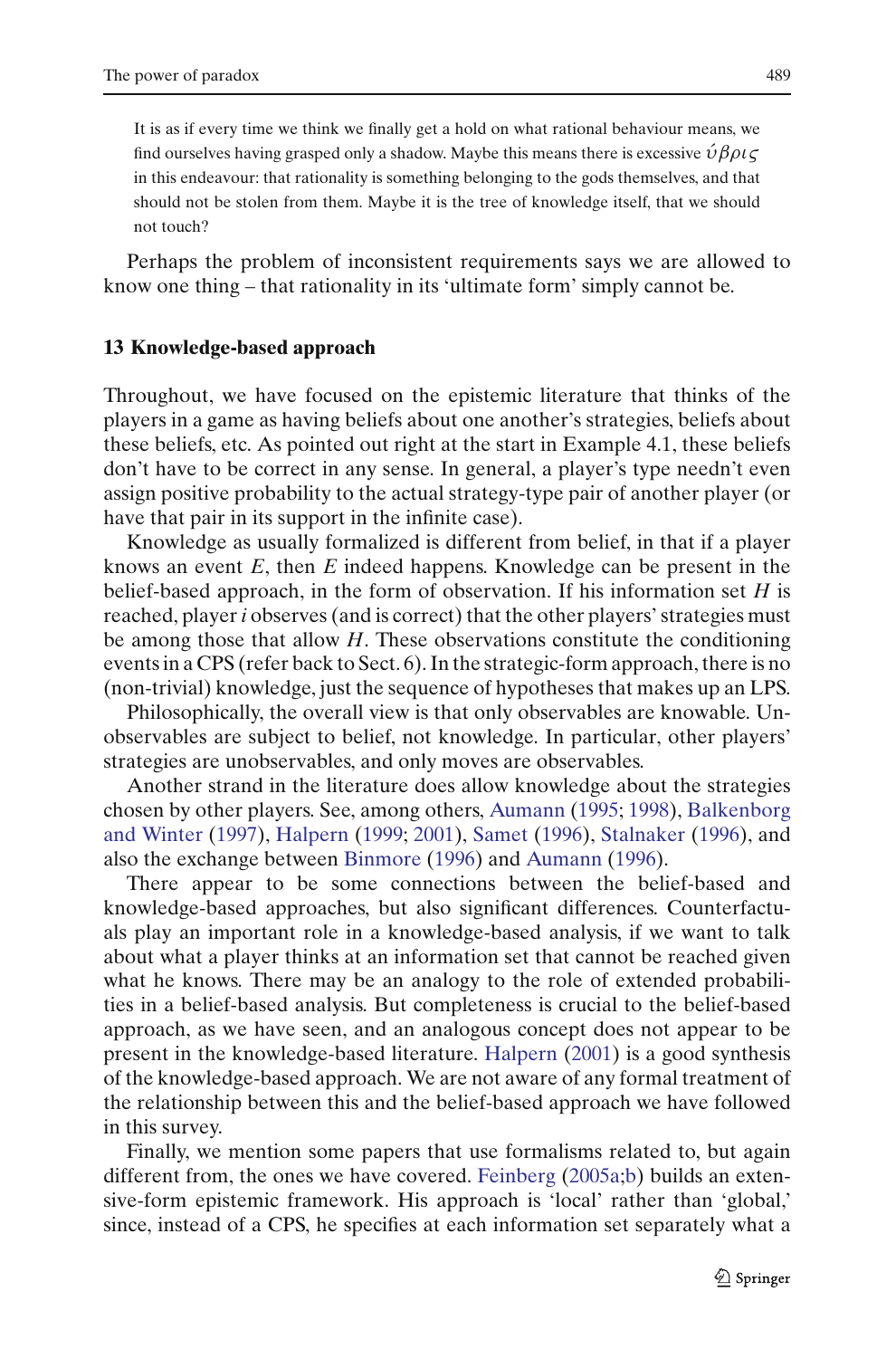player believes there. [Asheim and Perea](#page-25-11) [\(2005\)](#page-25-11) is another epistemic analysis on the tree, but uses the idea of a "conditional LPS" [\(Blume et al. 1991a,](#page-26-10) Definition 4.2) rather than CPS's. (For each conditioning event *E*, take in sequence all hypotheses that give *E* positive probability, calculate conditionals, and in this way form an LPS concentrated on *E*.) Conceptually, conditional LPS's are the right object for epistemic analysis of "weak dominance on the tree"– as opposed to "strong dominance on the tree," which we noted earlier is what comes from a CPS-based analysis.

## **14 Conclusion**

The epistemic program can be viewed as a methodical construction of game theory from its most basic elements – rationality and irrationality, belief (and knowledge), belief about belief, etc. It is a 'bottom-up' approach. In this, it is very different from the 'top-down' approach of the equilibrium refinements program (as noted earlier). It is also very different in that Nash equilibrium has played a much smaller role in the epistemic program. As we have seen, some of the most basic questions lead naturally to other solution concepts.

We have talked about some seemingly inherent limits to the epistemic analysis of games. Such limits aren't a sign of failure. Rather, finding such theoretical limits seems a sign that the epistemic program has reached a certain depth and maturity. Also, several of the examples we looked at involved scenarios that were 'a long way from' these theoretical limits. A big point of the epistemic program is that there isn't one right set of assumptions to make about a game. The inconsistency of certain conditions is important, but not the whole picture. The goal of the program is to be able to analyze many different sets of assumptions about games in a precise and uniform manner.

## **References**

- <span id="page-25-8"></span>Anscombe F, Aumann R (1963) A definition of subjective probability. Ann Math Stat 34:199–205
- <span id="page-25-6"></span>Armbruster W, Böge W (1979) Bayesian game theory. In: Möschlin O, Pallaschke D (eds) Game theory and related topics. North-Holland, Amsterdam
- <span id="page-25-3"></span>Asheim G (2001) Proper rationalizability in lexicographic beliefs. Int J Game Theory 30:453–478
- <span id="page-25-11"></span>Asheim G, Perea A (2005) Sequential and quasi-perfect rationalizability in extensive games. Games Econ Behav 53:15–42
- <span id="page-25-2"></span>Aumann R (1987) Correlated equilibrium as an expression of Bayesian rationality. Econometrica 55:1–18
- <span id="page-25-5"></span>Aumann R (1995) Backward induction and common knowledge of rationality. Games Econ Behav 8:6–19
- <span id="page-25-10"></span>Aumann R (1996) Reply to Binmore. Games Econ Behav 17:138–146
- <span id="page-25-4"></span>Aumann R (1998) On the centipede game. Games Econ Behav 23:97–105
- <span id="page-25-7"></span>Aumann R (1999) Interactive epistemology I: knowledge. In: Lipman B (ed) Special issue on interactive epistemology. Int J Game Theory, 28:263–300
- <span id="page-25-1"></span>Aumann R, Brandenburger A (1995) Epistemic conditions for Nash equilibrium. Econometrica 63:1161–1180
- <span id="page-25-9"></span>Balkenborg D, Winter E (1997) A necessary and sufficient epistemic condition for playing backward induction. J Math Econ 27:325–345
- <span id="page-25-0"></span>Barrow J (1998) Impossibility: the limits of science and the science of limits. Oxford University Press, Oxford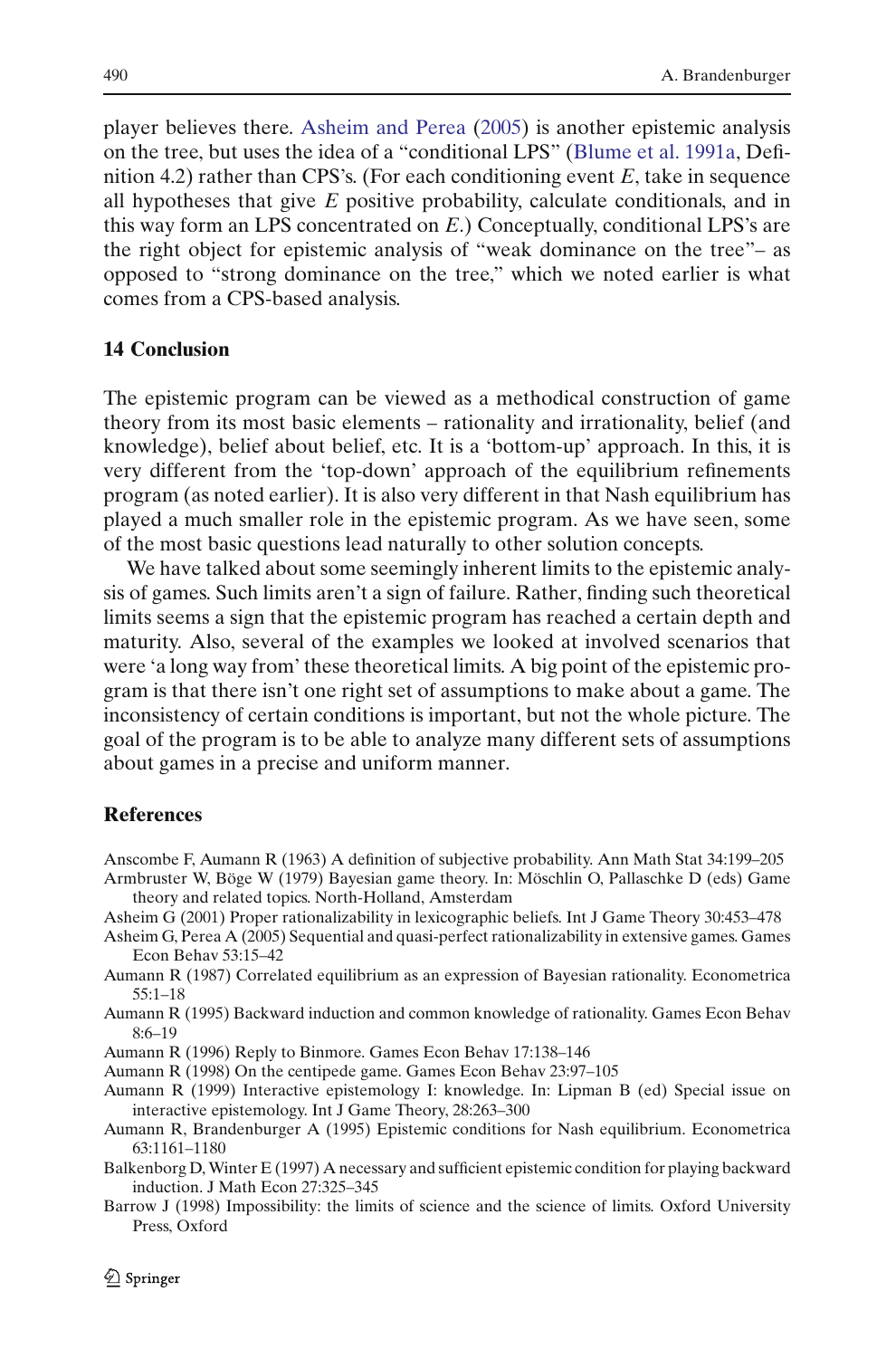- <span id="page-26-3"></span>Basu K (1990) On the existence of a rationality definition for extensive games. Int J Game Theory 19:33–44
- <span id="page-26-17"></span>Battigalli P (1997) On rationalizability in extensive games. J Econ Theory 74:40–61
- <span id="page-26-8"></span>Battigalli P, Siniscalchi M (1999) Hierarchies of conditional beliefs and interactive epistemology in dynamic games. J Econ Theory 88:188–230
- <span id="page-26-9"></span>Battigalli P, Siniscalchi M (2002) Strong belief and forward-induction reasoning. J Econ Theory 106:356–391
- <span id="page-26-13"></span>Ben Porath E (1997) Rationality, Nash equilibrium, and backward induction in perfect information game. Rev Econ Stud 64:23–46
- <span id="page-26-7"></span>Bernheim D (1987) Rationalizable strategic behavior. Econometrica 52:1007–1028
- <span id="page-26-1"></span>Bicchieri C (1988) Strategic behavior and counterfactuals. Synthese 76:135–169
- <span id="page-26-2"></span>Bicchieri C (1989) Self-refuting theories of strategic interaction: a paradox of common knowledge. Erkenntnis 30:69–85
- <span id="page-26-0"></span>Binmore K (1987) Modelling rational players I. Econ Philos 3:179–214
- <span id="page-26-30"></span>Binmore K (1996) A note on backward induction. Games Econ Behav 17:135–137
- <span id="page-26-10"></span>Blume L, Brandenburger A, Dekel E (1991a) Lexicographic probabilities and choice under uncertainty. Econometrica 59:61–79
- <span id="page-26-11"></span>Blume L, Brandenburger A, Dekel E (1991b) Lexicographic probabilities and equilibrium refinements. Econometrica 59:81–98
- <span id="page-26-26"></span>Board O (2002) Algorithmic characterization of rationalizability in extensive form games. Available at www.pitt.edu/∼ojboard
- <span id="page-26-27"></span>Board O (2004) Dynamic interactive epistemology. Games Econ Behav 49:49–80
- <span id="page-26-21"></span>Böge W, Eisele T (1979) On solutions of Bayesian games. Int J Game Theory 8:193–215
- <span id="page-26-4"></span>Bonanno G (1991) The logic of rational play in games of perfect information. Econ Philos 7:37–65
- <span id="page-26-14"></span>Börgers T (1994) Weak dominance and approximate common knowledge. J Econ Theory 64:265– 276
- <span id="page-26-5"></span>Börgers T, Samuelson L (1992) Cautious utility maximization and iterated weak dominance. Int J Game Theory 21:13–25
- <span id="page-26-15"></span>Brandenburger A (1992) Lexicographic probabilities and iterated admissibility. In: Dasgupta P, Gale D, Hart O, Maskin E (eds) Economic analysis of markets and games. MIT Press, Cambridge, pp. 282–290
- <span id="page-26-18"></span>Brandenburger A (2003) On the existence of a 'complete' possibility structure. In: Basili M, Dimitri N, Gilboa I (eds) Cognitive processes and economic behavior. Routledge, London pp. 30–34
- <span id="page-26-6"></span>Brandenburger A, Dekel E (1987) Rationalizability and correlated equilibria. Econometrica 55:1391–1402
- <span id="page-26-20"></span>Brandenburger A, Friedenberg A (2004) Notes on self-admissible sets. Available at www.stern.nyu.edu/∼abranden
- <span id="page-26-12"></span>Brandenburger A, Friedenberg A, Keisler HJ (2006) Admissibility in games. Available at www.stern.nyu.edu/∼ abranden
- <span id="page-26-23"></span>Brandenburger A, Keisler HJ (2006) An impossibility theorem on beliefs in games. Studia Logica 84:211–240
- <span id="page-26-28"></span>Dalkey N (1953) Equivalence of information patterns and essentially determinate games. In: Kuhn H, Tucker A (eds) Contributions to the theory of game, vol 2. Princeton University Press, New Jersey, pp. 217–244
- <span id="page-26-19"></span>Dekel E, Fudenberg D (1990) Rational behavior with payoff uncertainty. J Econ Theory 52:243–267
- <span id="page-26-29"></span>Elmes S, Reny P (1994) On the strategic equivalence of extensive form games. J Econ Theory  $62.1 - 23$
- <span id="page-26-25"></span>Ewerhart C (2002) Ex-ante justifiable behavior, common knowledge, and iterated admissibility. Available at http://mail.wiwi.uni-bonn.de/users/cewerhart
- Fagin R (1994) A quantitative analysis of modal logic. J Symbol Logic 59:209–252
- <span id="page-26-24"></span><span id="page-26-22"></span>Fagin R, Geanakoplos J, Halpern J, Vardi M (1999) The hierarchical approach to modeling knowledge and common knowledge. In: Lipman B (ed) Special issue on interactive epistemology. Int J Game Theory 28:331–365
- <span id="page-26-31"></span>Feinberg Y (2005a) Subjective reasoning-dynamic games. Games Econ Behav 52:54–93
- Feinberg Y (2005b) Subjective reasoning-solutions. Games Econ Behav 52:94–132
- <span id="page-26-32"></span><span id="page-26-16"></span>Friedenberg A (2002) When common belief is correct belief. Available at www.olin.wustl.edu/faculty/friedenberg